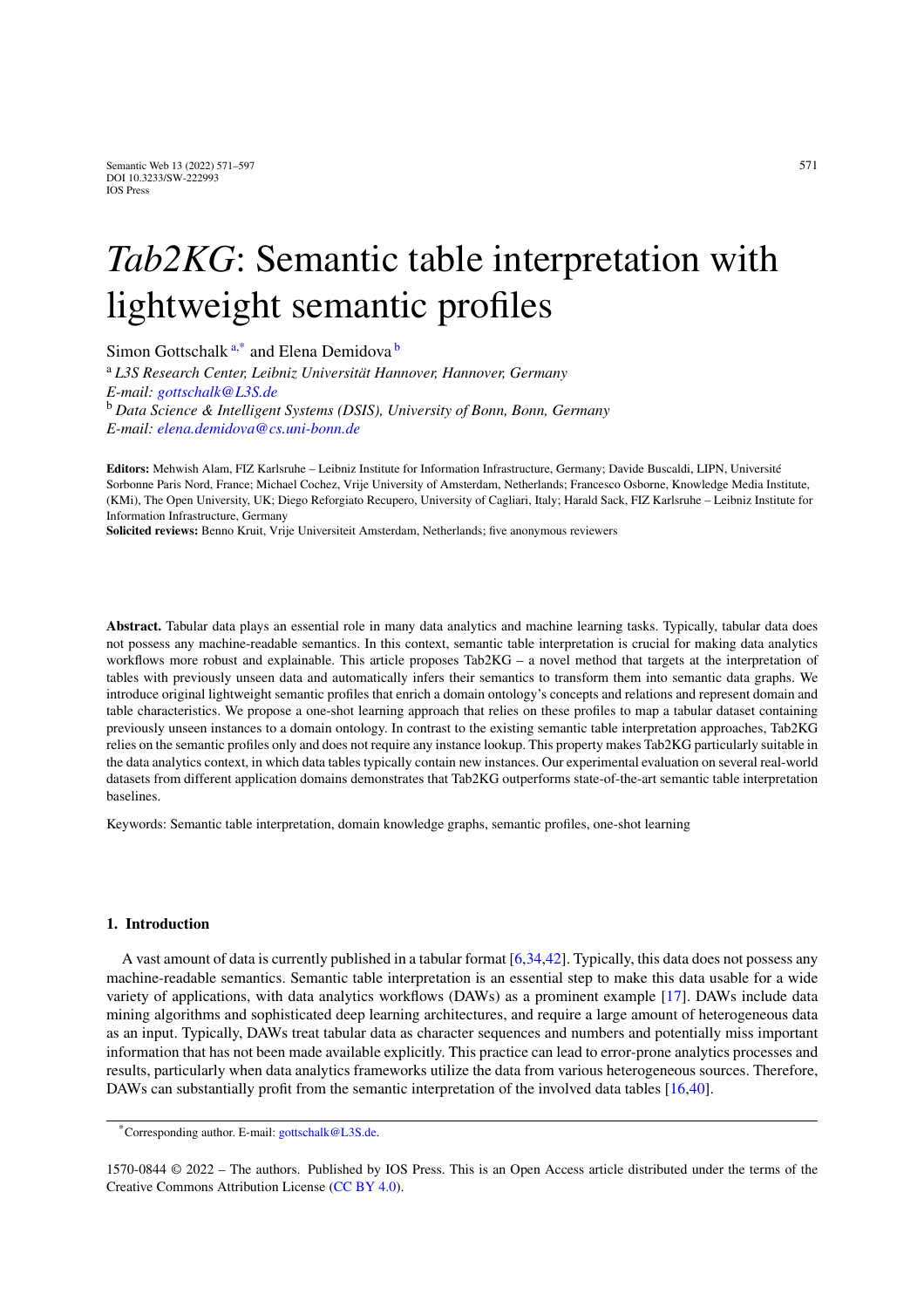In this context, semantic table interpretation aims to transform the input data table into a semantic data graph. In this process, table columns are mapped to a domain ontology's classes and properties; table cell values are transformed into literals, forming the data graph – a network of semantic statements, typically encoded in RDF. In the context of DAWs, semantic table interpretation can bring several advantages. First, an abstraction from tabular data to semantic concepts and relations can guide domain experts in the DAW creation [\[17](#page-25-0)]. Second, validation options (e.g., type inference) that become available through the semantic table interpretation can increase the robustness of DAWs [\[19](#page-25-2)]. Third, semantic descriptions can be employed to facilitate the explainability of the data analytics results [[31\]](#page-25-3). Finally, semantic table interpretation adds structure directly usable for knowledge inference [\[32](#page-25-4)].

The existing approaches to semantic table interpretation do not adequately support the interpretation of tabular data for DAWs. At the core of such approaches (e.g., [\[8,](#page-24-1)[11](#page-24-2),[37\]](#page-26-3)) is the instance lookup task, where table cells are linked to known instances in a target knowledge graph, with DBpedia [\[5](#page-24-3)] being a popular cross-domain target. Subsequent steps such as property mapping are based on the results of this lookup step. However, as shown by Ritze et al. [[44\]](#page-26-4), only about 3% of the tables contained in the 3.5 billion HTML pages of the Common Crawl Web Corpus<sup>[1](#page-1-0)</sup> can be matched to DBpedia. In the context of DAW, the input data typically represents new instances (e.g., sensor observations, current road traffic events, . . . ), and substantial overlap between the tabular data values and entities within existing knowledge graphs cannot be expected.

In this article, we present *Tab2KG* – a novel semantic table interpretation approach. *Tab2KG* aims to transform a data table into a semantic data graph. As a backbone of the data graph, *Tab2KG* relies on an existing domain ontology that defines the concepts and relations in the target domain. To facilitate the transformation, *Tab2KG* introduces original lightweight semantic profiles for domains and data tables. Domain profiles enrich ontology relations and represent domain characteristics. A domain profile associates relations with feature vectors representing data types and statistical characteristics such as value distributions. To transform a data table, *Tab2KG* first creates a data table profile. Then, *Tab2KG* uses the domain and data table profiles to transform the table into a data graph using a novel one-shot learning approach.

Lightweight semantic profiles generated by *Tab2KG* can be utilized as compact domain representations and complement and enrich existing dataset catalogs. Such profiles can be generated automatically from the existing datasets and described using the  $DCAT<sup>2</sup>$  and the  $SEAS<sup>3</sup>$  $SEAS<sup>3</sup>$  $SEAS<sup>3</sup>$  vocabularies to enable their reusability. We believe that lightweight semantic profiles presented in this article are an essential contribution that can benefit a wide range of semantic applications beyond semantic table interpretation.

In summary, *Tab2KG* is driven by the following three goals, which distinguish *Tab2KG* from traditional semantic table interpretation approaches:

- **–** Interpretation of previously unseen data: *Tab2KG* can interpret domain-specific tables in the common case where the table values are not yet present in existing knowledge graphs.
- **–** Usage of lightweight semantic profiles: *Tab2KG* relies on lightweight semantic profiles with profile features which can be easily modeled as part of data catalogs (e.g., histograms and data types).
- **–** Generalisation through one-shot learning: *Tab2KG* generalises towards new domain ontologies with a one-shot learning approach.

Consequently, our contributions presented in this article are as follows:

- 1. We introduce lightweight semantic domain and table profiles. Domain profiles enrich relations of domain ontologies and serve as a lightweight domain representation. Semantic table profiles summarize data tables facilitating effective semantic table interpretation.
- 2. We propose the *Tab2KG* approach to transform tabular data into a data graph with one-shot learning based on semantic profiles.
- 3. We evaluate the proposed method on several real-world datasets. Our evaluation results demonstrate that *Tab2KG* outperforms state-of-the-art semantic table interpretation baselines.

<span id="page-1-0"></span><sup>1</sup><http://commoncrawl.org/>

<span id="page-1-1"></span><sup>2</sup><https://www.w3.org/TR/vocab-dcat-2/>

<span id="page-1-2"></span><sup>3</sup><https://ci.mines-stetienne.fr/seas/index.html>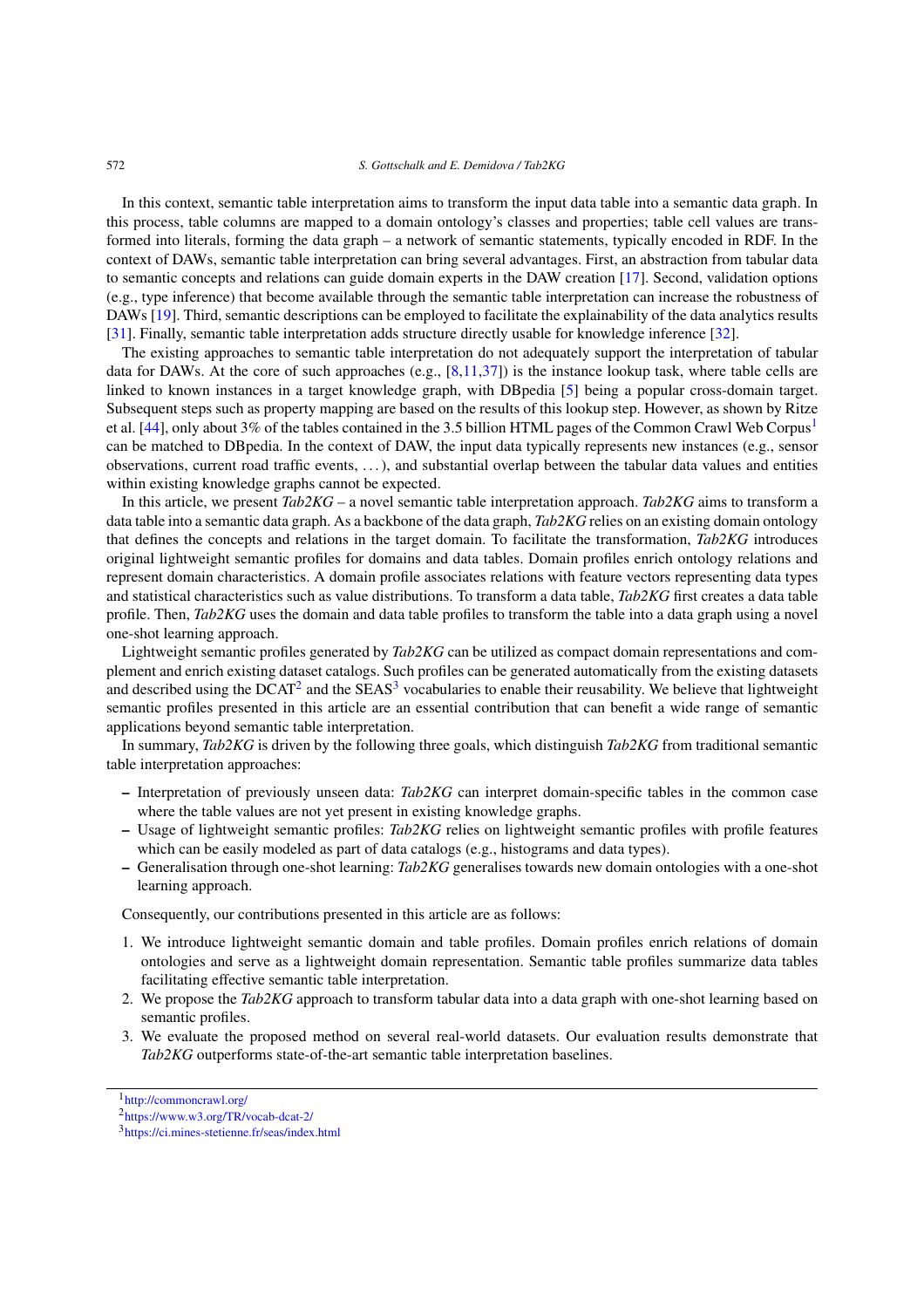4. We make the scripts for creating lightweight semantic profiles and transforming data tables into data graphs publicly available. $\frac{4}{3}$  $\frac{4}{3}$  $\frac{4}{3}$ 

The structure of this article is as follows: In Section [2,](#page-2-1) we introduce a running example used throughout this article. Then, in Section [3,](#page-3-0) we define the problem of semantic table interpretation, followed by the definition and creation of domain and data table profiles (Section [4](#page-4-0)). In Section [5,](#page-7-0) we describe our proposed *Tab2KG* approach and its implementation (Section [6\)](#page-11-0). We present evaluation setup and results in Sections [7](#page-12-0) and [8,](#page-16-0) followed by a discussion of our profile-based approach in Section [9.](#page-19-0) Then, we discuss related work in Section [10.](#page-21-0) Finally, we provide a conclusion in Section [11](#page-22-0).

# <span id="page-2-1"></span>**2. Running example from the weather observation domain**

As a running example, we use the weather observation domain and a data table that provides observations of sensors measuring air conditions.

Consider the table in Fig. [1](#page-2-2) that contains weather observation sensor data, separated by a tab character  $(\rightarrow)$ . The table does not include column titles. As a human, we can observe that the first column refers to the air condition (*cloudy*, *clear*, *rain*). The second and third column may represent a time interval of the measurement (e.g., *16:30* and *17:00*). The fourth column containing the values *S2*, *S3*, and *S1* is hard to interpret without background knowledge.

A domain ontology and a domain profile are required to map the table columns to their respective semantic concepts and to transform the whole table into a data graph.

- **–** We use the Semantic Sensor Network Ontology[5](#page-2-3) illustrated in Fig. [2](#page-2-4) as **domain ontology**. Among others, this ontology provides classes to model sensors, their observations, and corresponding time intervals.
- **–** Fig. [3](#page-3-1) provides an exemplary illustration of a **domain profile** in the weather observation domain. Here, we illustrate statistical features of two observation properties (the beginning of the observation and the sensor label) using box plots and histograms.

| cloudy | $\rightarrowtail$                  | 16:30 | $\rightarrow$ | 17:00 | $\rightarrow$     | S2 |
|--------|------------------------------------|-------|---------------|-------|-------------------|----|
| clear  | $\rightarrow$                      | 10:00 | $\rightarrow$ | 10:30 | $\rightarrow$     | S3 |
| cloudy | $\rightarrow$                      | 17:00 | $\rightarrow$ | 17:30 | $\rightarrow$     | S3 |
| rain   | $\rightarrow$                      | 16:30 | $\rightarrow$ | 17:00 | $\rightarrow$     | S1 |
| cloudy | $\rightarrow\!\!\!\!\!\rightarrow$ | 17:30 | $\rightarrow$ | 18:00 | $\rightarrow$     | S2 |
| clear  | $\rightarrow$                      | 08:30 | $\rightarrow$ | 09:00 | $\rightarrowtail$ | S1 |
| clear  | $\rightarrow$                      | 09:00 | $\rightarrow$ | 09:30 | $\rightarrow$     | S1 |

<span id="page-2-2"></span>Fig. 1. Example of a data table as a tab-separated file without column titles.



<span id="page-2-4"></span>Fig. 2. Excerpt of the semantic sensor network ontology.

<span id="page-2-0"></span><sup>4</sup><https://github.com/sgottsch/Tab2KG>

<span id="page-2-3"></span><sup>5</sup>sosa: <https://www.w3.org/TR/vocab-ssn/>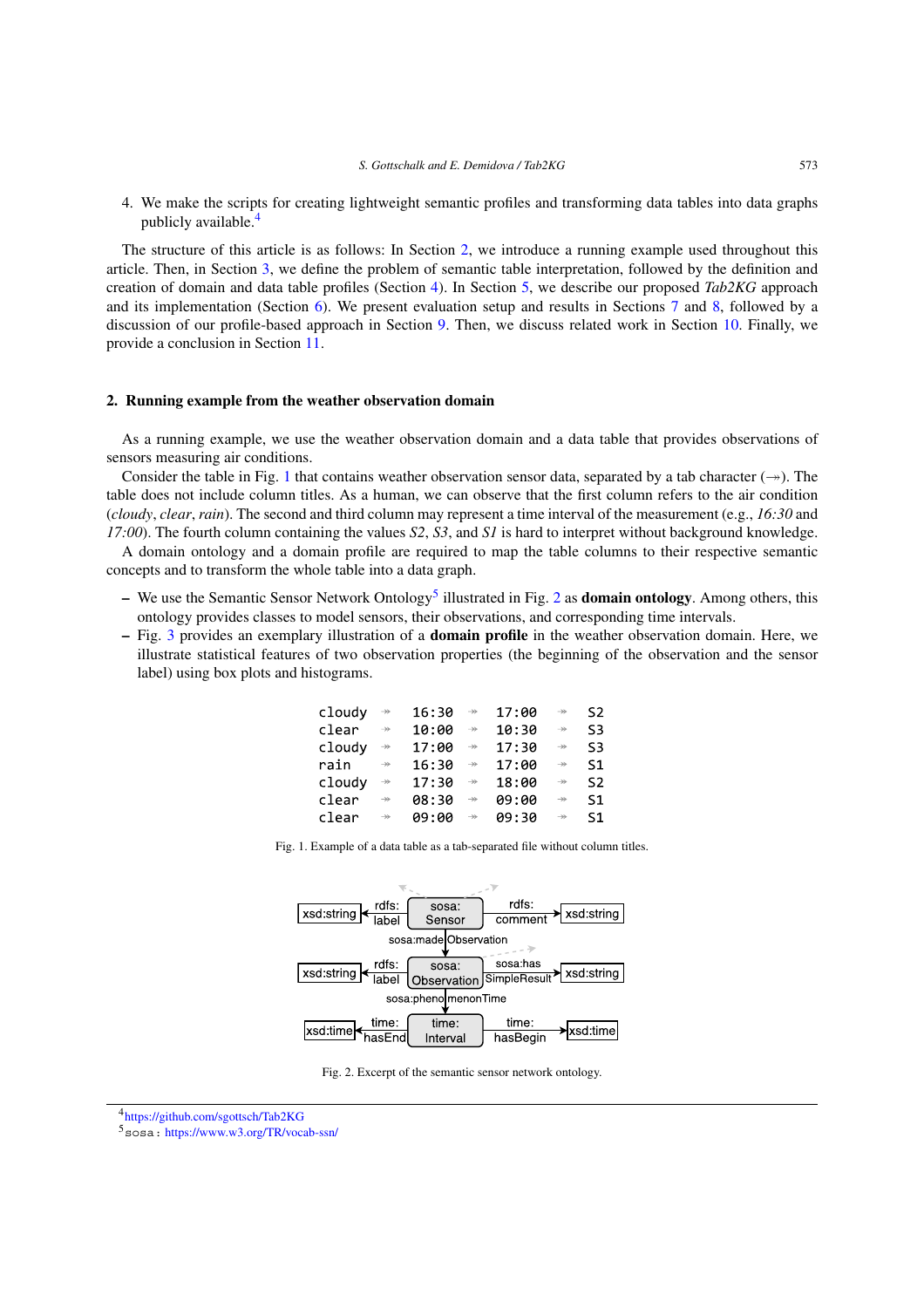

<span id="page-3-1"></span>Fig. 3. An example profile of the weather observation domain. The domain profile is represented as a set of feature vectors, each containing statistical features, such as value distributions. The domain profile can also be used for visualization.



<span id="page-3-2"></span>Fig. 4. Correct mapping of the third line in Fig. [1](#page-2-2) to the ontology in Fig. [2](#page-2-4). For brevity, we omit rdf:type relations.



<span id="page-3-3"></span>Fig. 5. Incorrect mapping of the third line in Fig. [1](#page-2-2) to the ontology in Fig. [2.](#page-2-4) For brevity, we omit rdf:type relations.

*Tab2KG* transforms the table into the data graph shown in Fig. [4.](#page-3-2) As we can observe, the first three columns are mapped to the observations and their time intervals. The fourth column is mapped to the sensor labels. Note that not all properties of the example domain ontology are covered by the data graph, as the domain ontology contains relations not present in the table (e.g., sosa:Observation – rdfs:label – xsd:string).

The transformation process is challenging and potentially error-prone. For example, Fig. [5](#page-3-3) illustrates a wrong transformation result, with an incorrect column mapping and an erroneous graph structure. In this case, the sensor label "S3" was erroneously interpreted as an observation label. In addition, the beginning and end times are swapped. *Tab2KG* utilizes semantic profiles to avoid such interpretation errors.

# <span id="page-3-0"></span>**3. Problem statement**

In this section, we first formally define relevant concepts. Then, we present the task of semantic table interpretation.

The entities and relations in the domain of interest (e.g., weather observation or soccer) can be represented in a domain knowledge graph.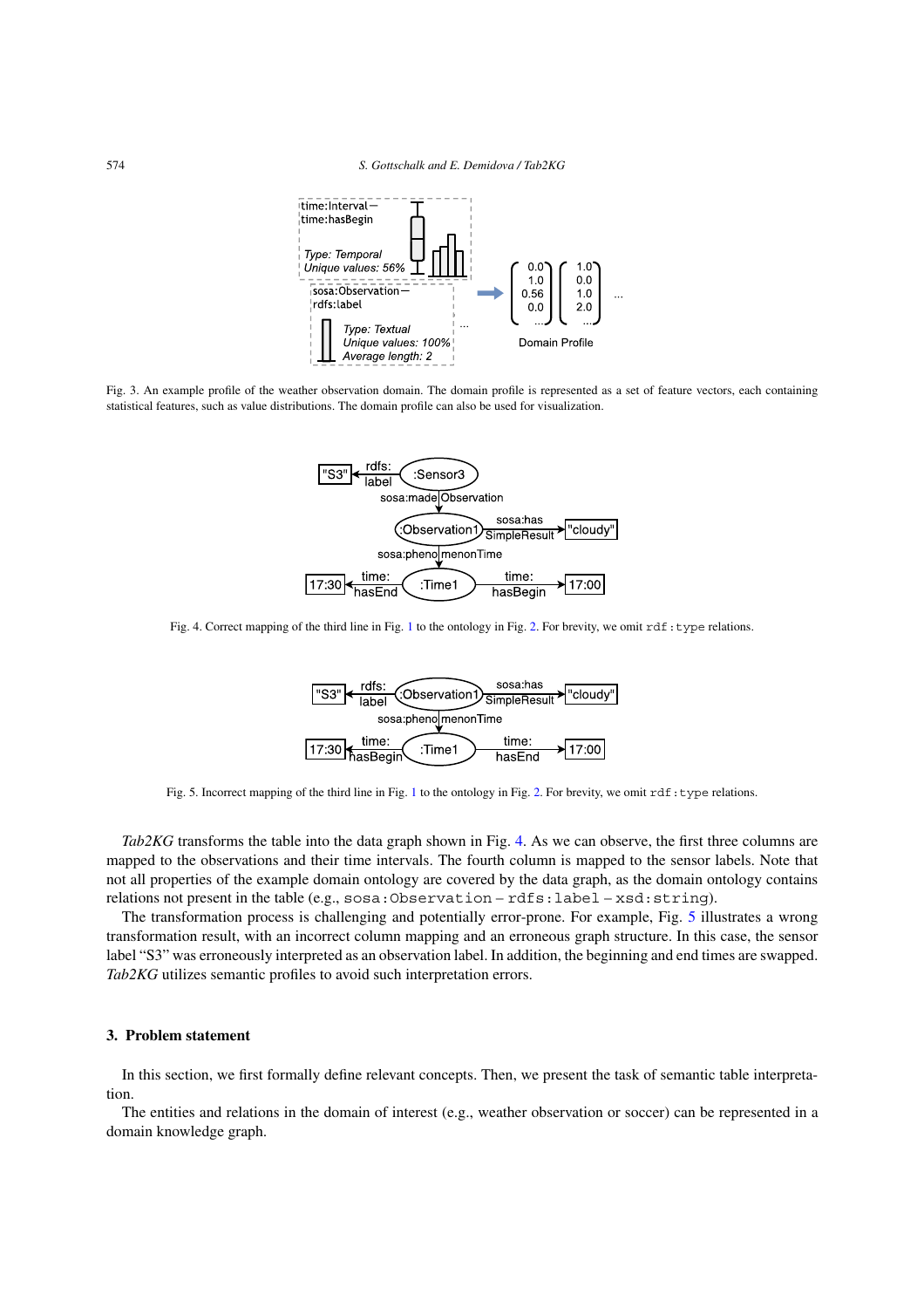**Definition 1.** A **domain knowledge graph** is a graph  $G = (N, R)$ , whose nodes N represent entities and literals, and whose edges *R* represent relations between these nodes in the specific domain.

A domain knowledge graph consists of two sub graphs: a domain ontology and a data graph.

**Definition 2.** A **domain ontology**  $G_O = (N_O, R_O), N_O \subset N, R_O \subset R$ , where  $N_O = C \cup D \cup P$  includes a set of classes *C*, a set of data types *D*, and a set of properties  $P = P_d \cup P_o$  relevant in the specific domain, where  $P_d$  are data type properties, and *Po* are object properties. Data type properties relate entities to literals. Object properties relate entities to each other.

The relations represented by  $R_O = R_{\text{OC}} \cup R_{\text{OD}}$  include class relations  $R_{\text{OC}}$  and data type relations  $R_{\text{OD}}$ :

- $R_{\text{OC}}$  is the set of class relations:
	- $R_{OC} \subseteq C \times P_o \times C$ .
- **–** *R*OD is the set of data type relations:
	- $R_{OD} \subseteq C \times P_d \times D$ .

For example, in the excerpt of Semantic Sensor Network Ontology illustrated in Fig. [2,](#page-2-4) (sosa: Sensor sosa: madeObservation sosa:Observation) is a class relation and (sosa:Sensor rdfs:label xsd: string) is a data type relation.

**Definition 3.** A **data graph** is a graph  $G_D = (N_D, R_D), N_D \subset N, R_D \subset R$ . The nodes  $N_D = C \cup D \cup E \cup L$ include classes *C*, data types *D*, entities *E* and literals *L*. Each literal *l* ∈ *L* is assigned a data type *dt (l)* ∈ *D*. Within  $R_D$ , we distinguish between entity relations ( $E \times P_o \times E$ ) and literal relations ( $E \times P_d \times L$ ).

A data table is defined as follows:

<span id="page-4-1"></span>**Definition 4.** A **data table** *T* is a  $M \times N$  matrix consisting of *M* rows and *N* columns. A cell  $T_{m,n}$ ,  $m \in \{1, \ldots, M\}$ , *n* ∈ {1, ..., *N*}, represents a data value. A row *r<sub>m</sub>* is a tuple that represents a set of semantically related entities. A column *cn* represent a specific characteristic of the entities in a row.

For example, the data table illustrated in Fig. [1](#page-2-2) contains  $M = 7$  rows and  $N = 4$  columns, where the columns represent the weather conditions, time intervals, and sensor labels, and each row contains three semantically related entities: an observation, a time interval, and a sensor. The column values can belong to different data types, including text, numeric, Boolean, temporal and spatial.

Semantic table interpretation is the task of transforming a data table into a data graph.

<span id="page-4-2"></span>**Definition 5** (Semantic table interpretation)**.** Given a data table *T* and a domain knowledge graph *G*, create a data graph  $G_{D}^{T} = (N_{D}^{T}, R_{D}^{T})$  with nodes  $N_{D}^{T}$  and relations  $R_{D}^{T}$ . Its literal values  $L^{T} \subseteq N_{D}^{T}$  are connected to the entities  $E^T$   $\subset N_D^T$  and represent the values in the literal columns of *T*. The entities  $E^T$  are connected via entity relations in  $R_D^T$ .

#### <span id="page-4-0"></span>**4. Semantic profiles**

Semantic table interpretation in *Tab2KG* does not require any instance lookup in a domain knowledge graph. Instead, *Tab2KG* uses a domain knowledge graph to create a lightweight semantic domain profile. This domain profile, together with a domain ontology, builds reusable **domain background knowledge** that is later on used to interpret the data tables semantically.

The domain profile represents the domain knowledge graph regarding the value distributions. Note that the entities and literals in the domain knowledge graph do not need to overlap with the data tables' instances to be interpreted.

*Tab2KG* involves the creation of two types of profiles: *domain profiles* and *data table profiles*, both represented as feature vectors and described in a semantic data catalog to facilitate their reusability. Such profiles are inspired by the dataset profiles described in [\[15](#page-25-5)], where statistical features are defined as an important element of a dataset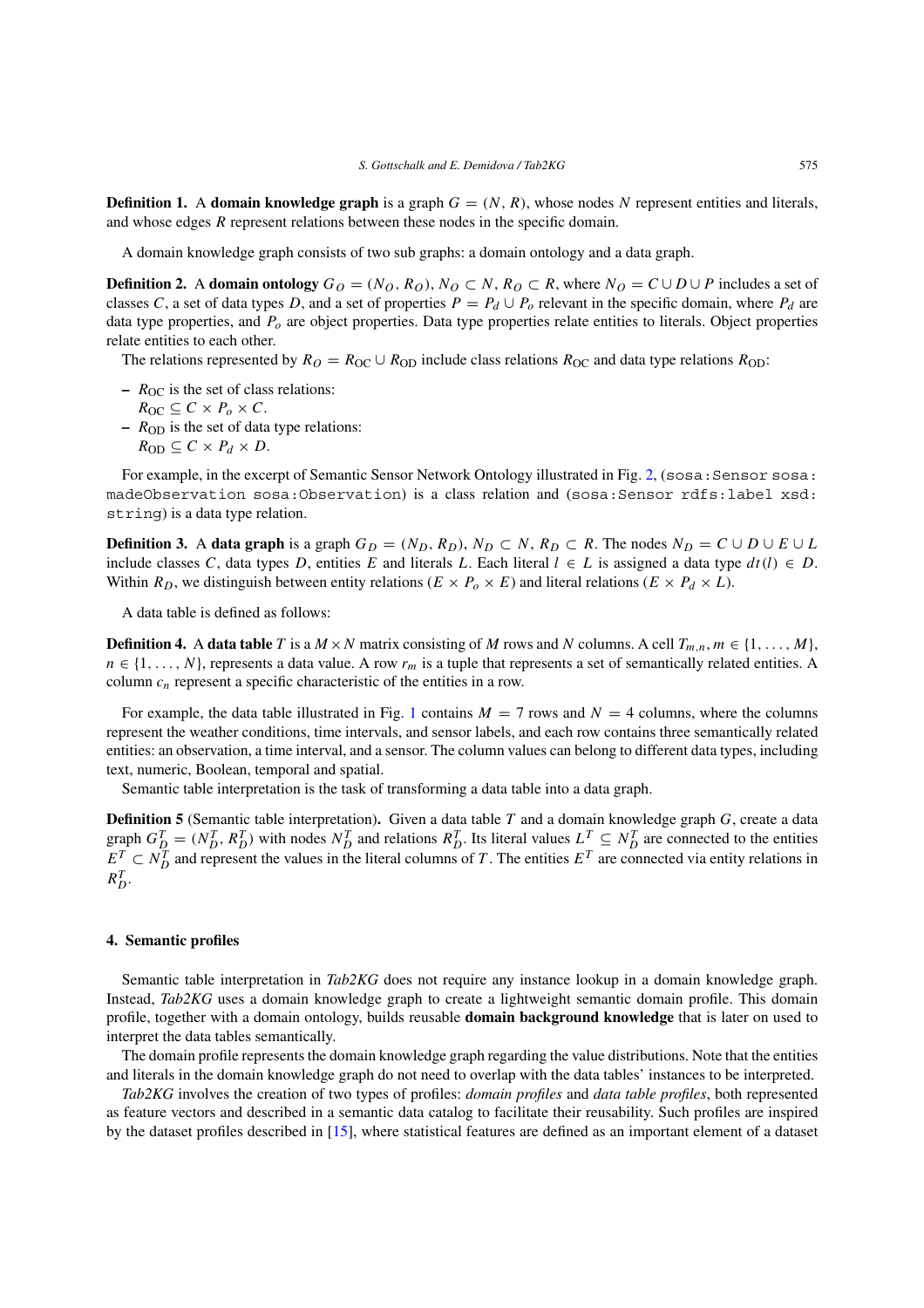profiles taxonomy. In *Tab2KG*, the primary purpose of the domain and data table profiles is to enable effective and efficient access to the domain and table statistics for semantic table interpretation.

We present domain profiles in Section [4.1](#page-5-0) and data table profiles in Section [4.2](#page-5-1). We discuss profile features in Section [4.3.](#page-5-2) Then, in Section [4.5](#page-6-0), we describe how we represent domain and data table profiles in a semantic, machine-readable way. Finally, in Section [4.6](#page-7-1) we provide an example of a data catalog that includes semantic profiles.

# <span id="page-5-0"></span>*4.1. Domain profiles*

For creating a domain profile, we make use of a domain knowledge graph *G* that contains representative values for the data type relations in the target domain. A **domain profile**  $\Pi(G_O) = \{(r_D, \pi(r_D)) | r_D \in R_{OD}\}$  of a domain ontology  $G_O = (N_O, R_{OC} \cup R_{OD})$  is a set of data type relation profiles  $\pi(r_D)$  derived from *G*, where a data type relation profile is a set of features of the literals covered by this data type relation in  $G$ 's data graph  $G_D$ .

**Definition 6.** The **data type relation profile**  $\pi(r_D) \in \mathbb{R}^f$  of the data type relation  $r_D \in R_{OD}$  is a vector that includes *f* statistical characteristics (features) of the literal relations covered in the domain knowledge graph *G*.

In brief, the profile of a data type relation  $r<sub>D</sub>$  is a feature vector containing a set of statistics, computed using all literals corresponding to  $r<sub>D</sub>$ . A description of the features of the literal relations follows in Section [4.3.](#page-5-2)

To create a profile for the data type relation  $r_D = (c, p_d, d)$ , we utilize all literals  $l \in G_D$ , such that:  $(e, p_d, l) \in$  $R_D$ ,  $(e, \text{rdf:type}, c) \in R_D$ , and  $dt(l) = d$ .

In our running example, in Fig. [4,](#page-3-2) the data type relation (sosa:Sensor rdfs:label xsd:string) in the domain ontology corresponds to the literal relation (: Sensor3 rdfs: label "S3") in the data graph. Therefore, we use "S3" as one of the literals to create the data type relation profile.

# <span id="page-5-1"></span>*4.2. Data table profiles*

To facilitate semantic interpretation of a data table, we create a data table profile.

A **data table profile** is a set of column profiles, each representing a specific data table column. More formally, the profile of a data table *T* consists of a column profile  $\pi(c_n)$ ,  $n \in \{1, ..., N\}$  for each table column  $c_n \in T$  as defined in Definition [4](#page-4-1).

A column profile is defined as follows:

**Definition 7.** A **column profile**  $\pi(c_n) \in \mathbb{R}^f$  of a column  $c_n$  is a vector of f features of the values contained in that column.

We create column profiles using literal values contained in the table columns.

Column profiles and data type relation profiles are created analogously and contain the same features, presented in Section [4.3.](#page-5-2)

## <span id="page-5-2"></span>*4.3. Profile features*

Motivated by the RDF profile characteristics defined by Ellefi et al. [\[15](#page-25-5)], we include data types, as well as completeness and statistical features described in the following into the profiles in *Tab2KG*. The selection is motivated by the expected feature effectiveness for semantic table interpretation, i.e., matching the domain and data table profiles. We demonstrate in our evaluation that these features can facilitate an effective matching in several application domains. This feature set can be extended to include relevant domains-specific characteristics.

**– Data type:** We represent data types as binary profile features. We include fine-granular data types to facilitate the precise matching of domain and data table profiles. The following data type taxonomy includes the most common cases observed in our evaluation domains.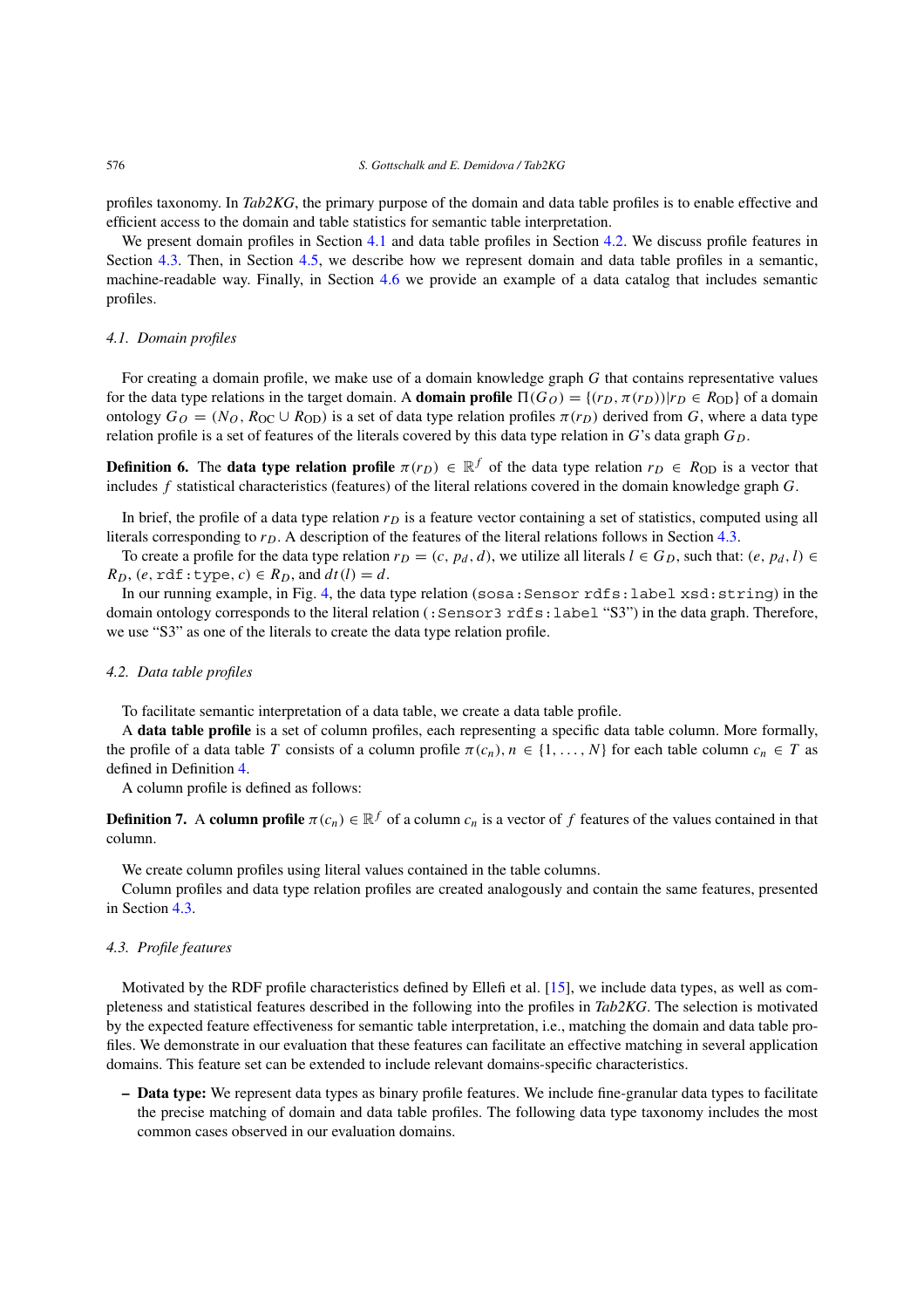- **Text:** Categorical, URL, Email, Other
- **Numeric:** Integer, Decimal / Sequential, Categorical, Other<sup>6</sup>
- **Boolean**
- **Temporal:** Date, Time, Date Time
- **Spatial:** Point, Linestring, Polygon

A data type relation or column can be assigned multiple (fine-granular) data types (e.g., integer and categorical). We provide technical details regarding the identification of fine-granular data types later in Section [6](#page-11-0).

- **Completeness:** We include the number of values, the number of non-null values and the number of distinct values as a completeness indicator.
- **Basic statistics:** For numeric values, we include the standard deviation, mean, skewness, kurtosis and number of outliers computed using the interquartile range (1.5 IQR) rule, as well as the average numbers of characters, digits, tokens, capital letters and special characters for the literals.
- **Histograms:** Histograms are an effective means for RDF data summarization [[20\]](#page-25-6). We create a histogram for a given number of buckets as part of the data type relation profile or column profile. As features, we add the number of literals in each bucket, in the increasing order of bucket ranges. For histogram creation, we remove the outliers detected before.
- **Quantiles:** We add quartiles and deciles to the profile (including minima and maxima).

To derive numerical features, we transform literals into numbers. The features of textual data type relations are computed based on the textual value lengths. Temporal values are transformed into timestamps. For spatial values, we consider the line string length or the polygon area, respectively.

# *4.4. Profile-based semantic table interpretation*

Following the definition of domain profiles, their features and representation, we can now refine Definition [5](#page-4-2). Instead of requiring a data graph *G*, *profile-based semantic table interpretation* solely requires a domain profile  $\Pi(G_O)$ .

**Definition 8. Profile-based semantic table interpretation** is the task of semantic table interpretation (Defini-tion [5\)](#page-4-2) of a data table *T*, given a domain ontology  $G_O = (N_O, R_{OC} \cup R_{OD})$  and a domain profile  $\Pi(G_O)$  =  $\{(r_D, \pi(r_D)) | r_D \in R_{OD}\}.$ 

The domain profile is typically built from a domain knowledge graph *G*. As soon as the domain profile is created, the data graph of *G* is not required anymore for profile-based semantic table interpretation.

#### <span id="page-6-0"></span>*4.5. Semantic profile representation*

Domain and data table profiles can be represented as **semantic profiles** in RDF, as an extension of the Data Catalog Vocabulary  $(DCAT)^7$  and the SEAS Statistics ontology.<sup>8</sup>

Within the DCAT vocabulary, a data catalog (dcat: DataCatalog) consists of datasets (dcat: Dataset), where a dataset is a collection of data, published or curated by a single agent. In the context of *Tab2KG*, both the domain knowledge graph and the data tables can be represented using dcat: Dataset. We extend the descriptions of datasets in a *Tab2KG* data catalog to include semantic profiles. For example, we introduce an Attribute class representing the data table columns and data type relations. We make the definitions of this vocabulary available online.<sup>[9](#page-6-4)</sup>

Figure [6](#page-7-2) provides an overview of the classes involved in representing semantic profiles. A dcat:Dataset in a *Tab2KG* data catalog includes several attributes. In the case of a data table profile, these attributes are the columns.

<span id="page-6-1"></span> $6$ following the taxonomy defined in  $[3]$  $[3]$ 

<span id="page-6-2"></span><sup>7</sup><https://www.w3.org/TR/vocab-dcat-2/>

<span id="page-6-3"></span><sup>8</sup><https://ci.mines-stetienne.fr/seas/StatisticsOntology>

<span id="page-6-4"></span><sup>9</sup><https://github.com/sgottsch/Tab2KG>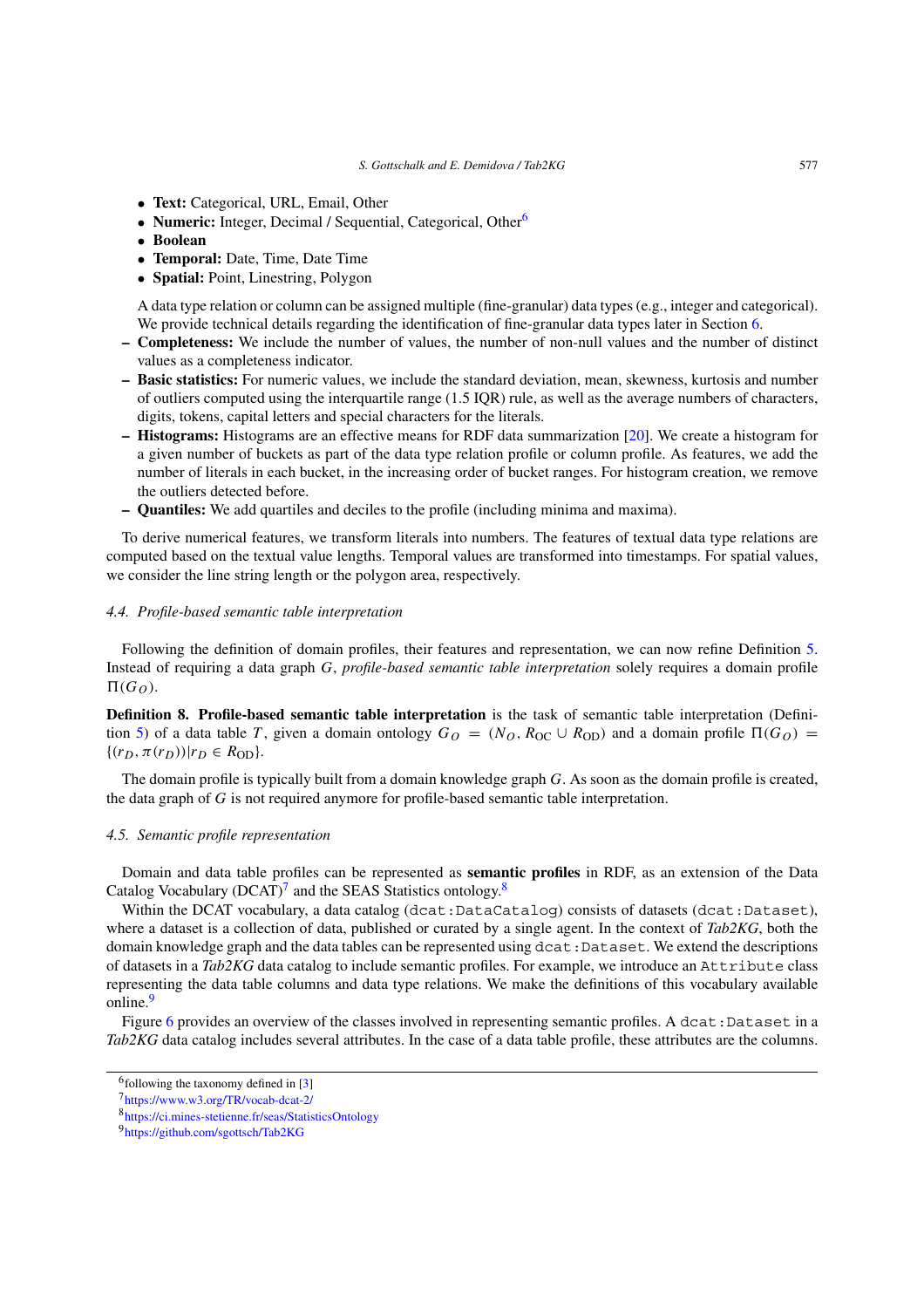

<span id="page-7-2"></span>Fig. 6. Classes and properties used for describing a semantic profile. → marks owl:subClassOf relations. Dashed arrows indicate the existence of further classes which are not included in this excerpt. The two feature types (data types and numeric features) are grouped by different colors.

In the case of a domain profile, these attributes are the data type relations. These attributes are assigned the profile features, as presented in Section [4.3:](#page-5-2)

- 1. Data types: Data type assignments follow the previously mentioned taxonomy.
- 2. Numeric features: The numeric profile features are represented through subclasses of seas: Evaluation. In the case of quartiles, deciles, and histograms, the values come with a rank. For example, we can denote the second decile using seas: rank 2.

In the case of domain profiles, the existing mapping to the domain ontology can be modeled by connecting attributes to their corresponding classes, and data type properties [\[17](#page-25-0)].

Note that such semantic profiles do not only enable profile-based semantic table interpretation but can also be used to provide lightweight dataset visualizations, e.g., through box plots (quartiles) or as histograms.

#### <span id="page-7-1"></span>*4.6. Running example: Weather data catalog*

An excerpt of an example data catalog for our running example from the weather observation domain introduced in Section [2](#page-2-1) is shown in Fig. [7](#page-8-0). The data catalog identified as WeatherCatalog includes two data tables (RainData and AirData). Here, the AirData data table has two columns, one of them with a column profile feature denoting the maximum value of the observation end time.

With *Tab2KG*, we can directly utilize this catalog for profile-based semantic table interpretation. Both example data tables can be interpreted through their data table profiles when a domain profile of the weather observation domain is provided.

# <span id="page-7-0"></span>**5.** *Tab2KG* **profile-based semantic table interpretation**

This section describes the process of *Tab2KG*'s profile-based semantic table interpretation.

#### *5.1. Approach overview*

Figure [8](#page-8-1) provides an overview of our proposed *Tab2KG* approach to semantic table interpretation, where a data graph  $G_D^T$  is created from a data table *T*. To facilitate the interpretation, *Tab2KG* utilizes background knowledge that includes a domain ontology  $G<sub>O</sub>$  and a domain profile. The domain profile is generated in a pre-processing step from a domain knowledge graph *G*.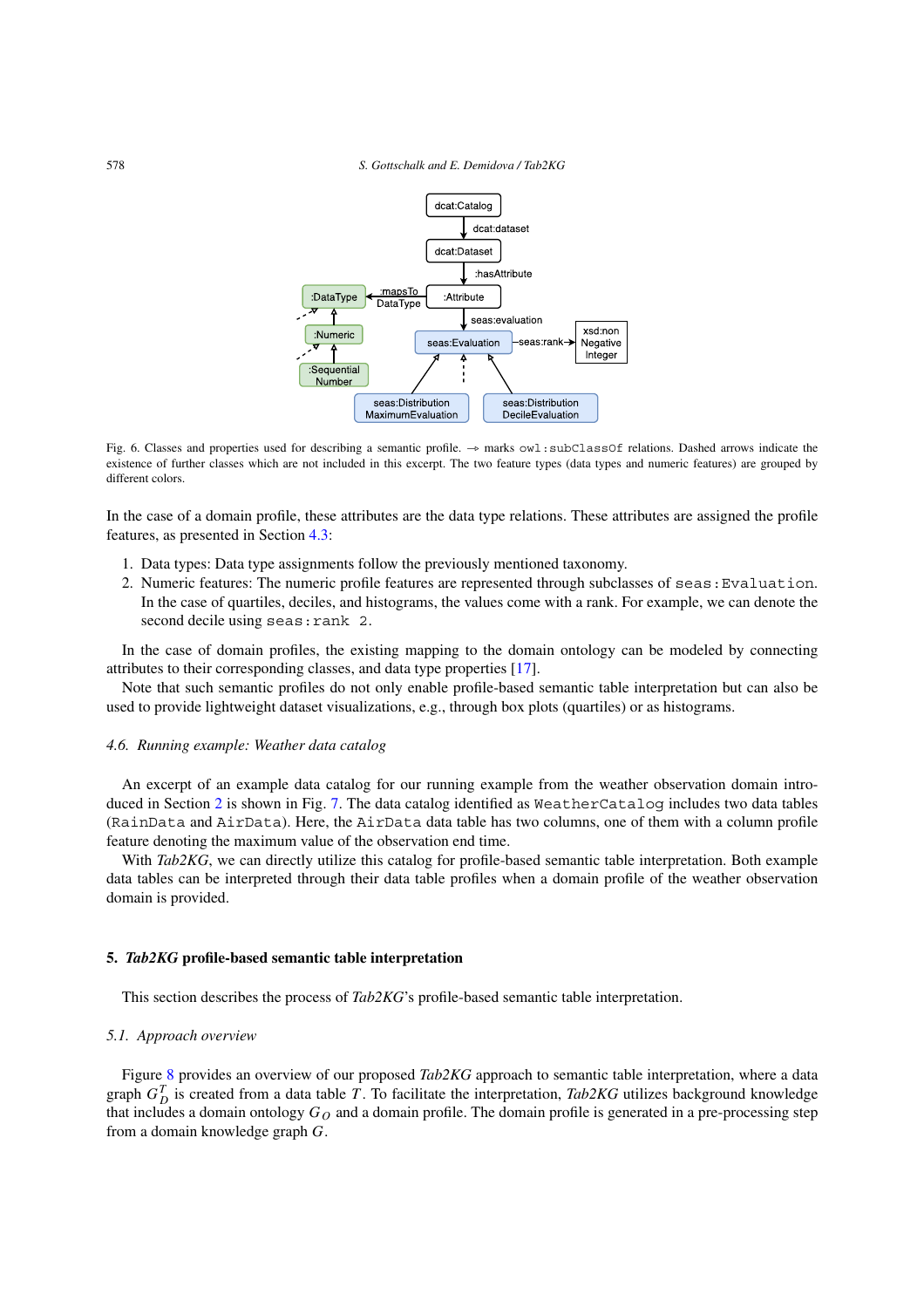

Fig. 7. Running example: excerpt of a weather data catalog containing two data tables and an exemplified column profile feature denoting the maximum end time value (ObservationEndTimeMax).

<span id="page-8-0"></span>

<span id="page-8-1"></span>Fig. 8. An overview of semantic table interpretation with *Tab2KG*. Input is a data table *T* and a domain knowledge graph *G*. The output is a data graph  $G_D^T$  that represents the content of  $T$  as a data graph.

In brief, the *Tab2KG* pipeline consists of the following steps:

- 1. **Domain Profile Creation**: In a pre-processing step, we create a domain profile from a domain knowledge graph *G*.
- 2. **Data Table Profile Creation**: We create a profile of the input data table *T* .
- 3. **Column Mapping**: We generate candidate mappings between the columns of *T* and the data type relations in  $G<sub>O</sub>$  using the domain profile, the data table profile, and a one-shot learning mapping function.
- 4. **Data Graph Creation**: We use the candidate column mappings and the domain ontology  $G<sub>O</sub>$  to create a data graph  $G_D^T$  representing *T* 's content.

In the following, we describe these steps in more detail.

# *5.2. Domain profile creation*

The profile-based semantic table interpretation in *Tab2KG* requires the availability of a domain profile. This profile can be inferred from a domain knowledge graph *G* as described in Section [4.1.](#page-5-0) The domain profile is created by computing the feature values given the literal relations in the domain knowledge graph. This profile can be used as a lightweight domain representation. The domain profile can be created in a pre-processing step and become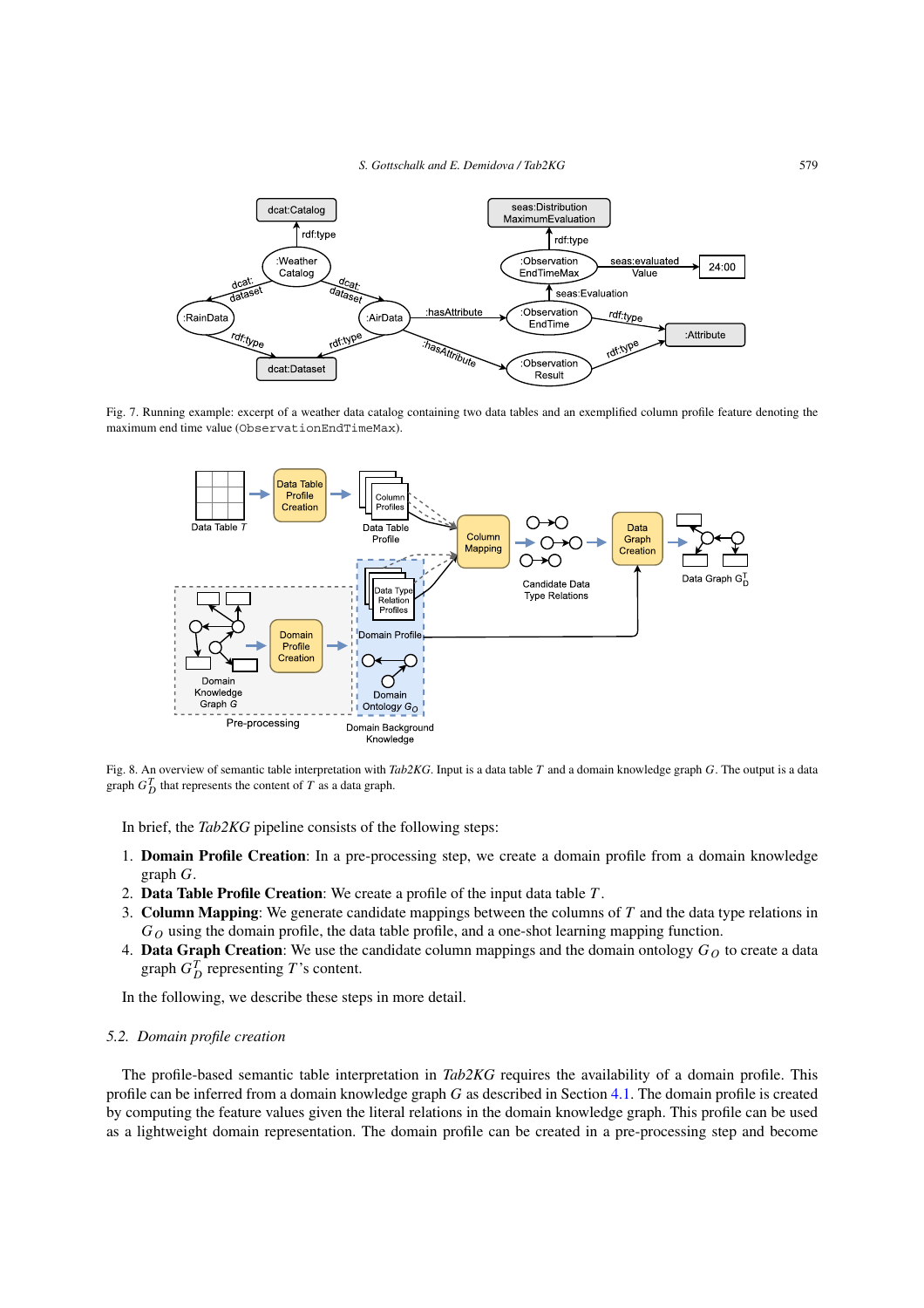available as part of a data catalog as described in Section [4.5.](#page-6-0) The domain profile does not contain any entities or literals from the domain knowledge graph *G*.

#### *5.3. Data table profile creation*

From the input data table *T* , we create a data table profile by computing the profile features based on the column values as described in Section [4.2.](#page-5-1)

# *5.4. Column mapping*

With the help of the domain profile and the data table profile, we create *column mappings*.

**Definition 9.** A **column mapping** is a mapping from a column  $c_n$  in a data table *T* to a data type relation  $r_D \in R_D$ in the domain ontology  $G_O: c_n \mapsto r_D$ .

For example, we can create a mapping from column  $c_2$  of the data table illustrated in Fig. [1](#page-2-2) to the data type relation (time:Interval – time:hasBegin –  $xsd$ :time) in the ontology illustrated in Fig. [2](#page-2-4).

For the column mapping, we utilize a domain-independent *column mapping function*. Given a column profile  $\pi(c_n)$  and a data type relation profile  $\pi(r_D)$ , this mapping function returns a similarity score.

The column mapping function is trained in a pre-processing step. It learns from positive pairs of columns and data type relations that should be mapped (similarity: 1*.*0) and negative pairs that should not (similarity: 0*.*0). After training, the function predicts the similarity of previously unseen pairs.

The architecture of the column mapping function is shown in Fig. [9.](#page-9-0) The column profile  $\pi(c_n)$  and the data type relation profile  $\pi(r_D)$  are taken as an input and normalized jointly. Then, their similarity is computed by a Siamese network that encodes both normalized profiles using the same weights and then predicts the similarity score based on the difference between the two profile encodings. As in [\[30](#page-25-7)], we use Rectified Linear Units for the hidden layers and a Sigmoid output layer. By using the Sigmoid output layer, the column mapping function learned by our Siamese network returns a similarity score in the range [0*,* 1].

Within the *Tab2KG* pipeline shown in Fig. [8,](#page-8-1) the column mapping function is utilized to create a set of candidate column mappings  $M_{c_n}$  for each column  $c_n$  in the data table T. In this step, we only consider mappings between columns and data type relations of the same data type (numeric, textual, temporal, spatial or Boolean).

The use of a Siamese network follows the idea used for one-shot learning for image classification [[30\]](#page-25-7). Here, the task is not only to classify images into known classes (e.g., many images showing tigers) but also to generalize towards new classes (e.g., new images showing lions). That means, the underlying classifier needs to acquire features which enable the model to successfully generalize. This is done by inducing a metric that represents the domainindependent similarity between two input feature vectors (e.g., between an unknown image and a single image showing a lion).

As we cannot train a classifier on known classes (in contrast to domain-specific approaches such as Sherlock [\[23](#page-25-8)] and ColNet [\[8](#page-24-1)]), we are in a one-shot learning setting as well: We may learn how to map column profiles to known data type relations. But when facing a new domain, our classifier needs to generalize towards unseen data type



<span id="page-9-0"></span>Fig. 9. Architecture of the mapping function to predict the similarity between a column  $c_n$  and a data type relation  $r_D$ .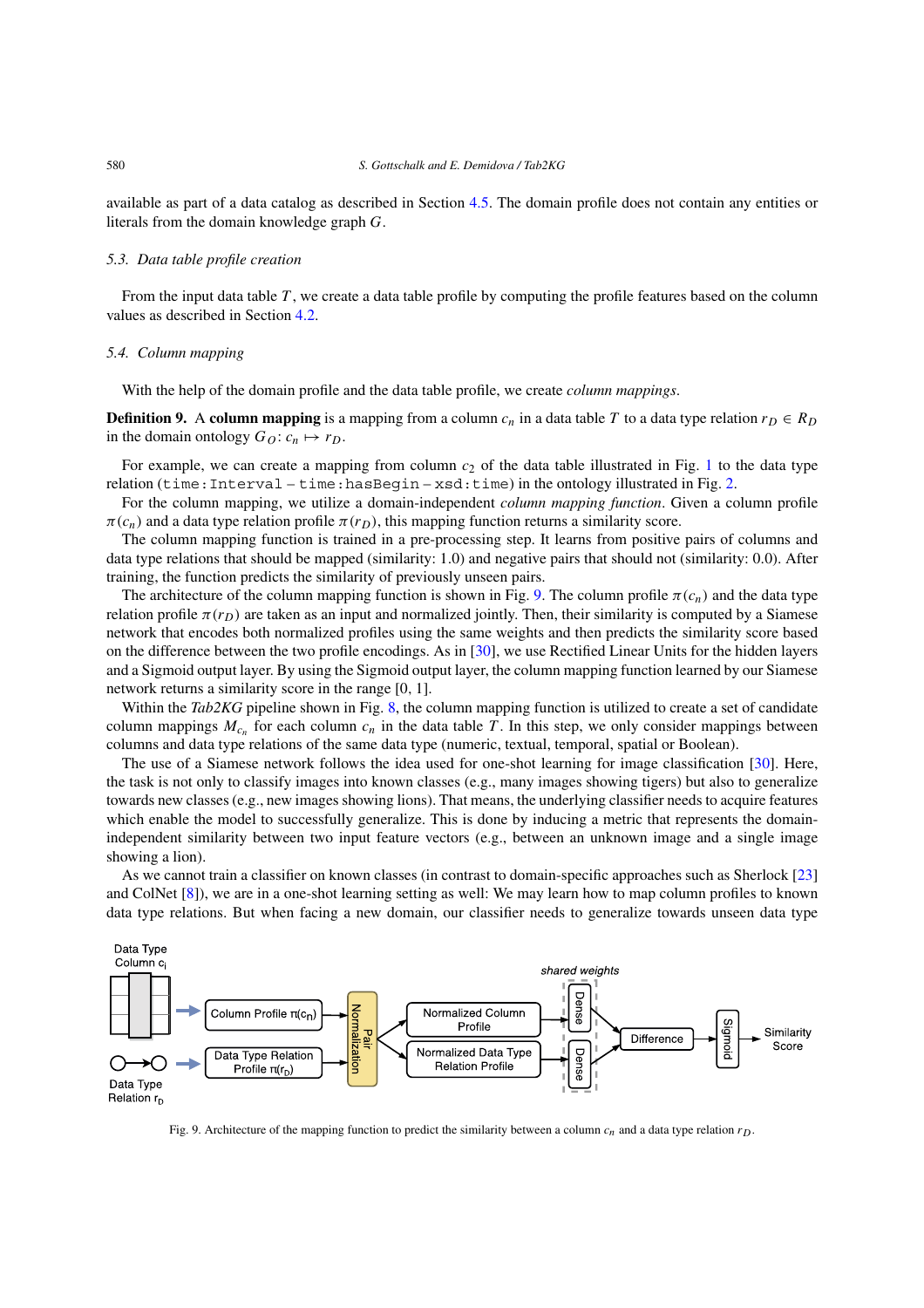relations. In *Tab2KG*, the similarity between a column and a data type relation is predicted based on the experience of the similarity of other profiles learned earlier.

The column profile and the data type relation profile are normalized jointly, i.e., the features are normalized in a range between 0*.*0 and 1*.*0 concerning the sum of the values in both profiles. This pairwise normalization is to ensure that the normalization happens within the same range, and this range covers all the values in both sources. If both profiles were normalized in isolation, different maximum values would be both normalized to 1*.*0 such that the values from different profiles were not comparable.

#### <span id="page-10-0"></span>*5.5. Data graph creation*

Given a set of candidate column mappings  $M_{c_n}$  with similarity scores for each column  $c_n$  in the input data table *T*, we now map each table column to a data type relation in a greedy manner. First, we take the column mapping with the highest similarity score. Then, we remove all candidate column mappings with the particular column or data type relation. These two steps are repeated until all columns are mapped to a data type relation.

From the chosen column mappings set, we create the data graph  $G_D^T$  that contains all data type relations resulting from the chosen mapping.  $G_D^T$  needs to adhere to the following four conditions:

- 1. The data graph covers all literal columns of *T* , and each literal column has exactly one mapping to a data type relation.
- 2. The set of entities in a table row is connected via entity relations.
- 3.  $G_D^T$  is minimal, i.e., no relation can be removed without invalidating the previous two conditions.
- 4. Each class relation represented by  $G_D^T$  is connected to at least one class that is part of  $M_{c_n}$ . This condition ensures semantic closeness of the data table columns and reduces the number of potential paths in the graph.

# *5.6. Creation of training instances for column mapping*

For the computation of the column mapping function, we utilize a Siamese network trained once in a preprocessing step. This training process requires the extraction of positive and negative training instances. Following Definition [5](#page-4-2) (see also Fig. [8\)](#page-8-1), this step requires a set of  $(G, T, G_D^T)$  triples, where *G* is the domain knowledge graph, *T* is the data table and  $G_D^T$  is the resulting data graph. For each triple  $(G, T, G_D^T)$ , each pair of data type relations in *G* and a column in *T* is a positive training instance. We select the remaining (data type relation, column) pairs from the same knowledge graph *G* as negative instances.

In the first step, we synthetically create a set of  $(G, T, G_D^T)$  triples for the model training, intending to have a large dataset of positive and negative examples derived from existing data tables and knowledge graphs. Such data, i.e., a diverse set of tables and their mapping definitions to different domain ontologies, is difficult to obtain, except for manually created, task-specific research datasets [\[39](#page-26-5)], which are not large enough for training deep neural networks and do not provide enough topical and structural diversity. Therefore, we utilize existing knowledge graphs to create training data.

Given a set of knowledge graphs, we create a new dataset of triples  $(G_1, T, G_2^T)$ . Each input knowledge graph *G* is disjunctly (i.e., without shared triples) split into two KGs: *G*<sup>1</sup> and *G*2. As *G*<sup>1</sup> and *G*<sup>2</sup> do not overlap, it is ensured that the domain profile and the data table profiles used in training are not generated from the same values. *G*<sup>1</sup> represents the domain knowledge graph, while *G*<sup>2</sup> is transformed into a data table *T* . The transformation of *G*<sup>2</sup> into *T* is based on a set of domain ontology templates. A template is a directed tree with up to *k* nodes, where *k* is a parameter. The nodes and edges of these trees are placeholders for classes and properties. A set of trees is transformed into domain ontologies by replacing these placeholders with the classes and properties of *G*2. From the knowledge graph  $G_2$ , a data graph  $G_2^T$  is extracted and transformed into a data table *T* to create the triple ( $G_1$ , *T*,  $G_2^T$ ).

We aim to retrieve a set of heterogeneous data tables that represent the original knowledge graph characteristics. Therefore, the data table creation process incorporates several stochastic decisions in proportion to the knowledge graph statistics: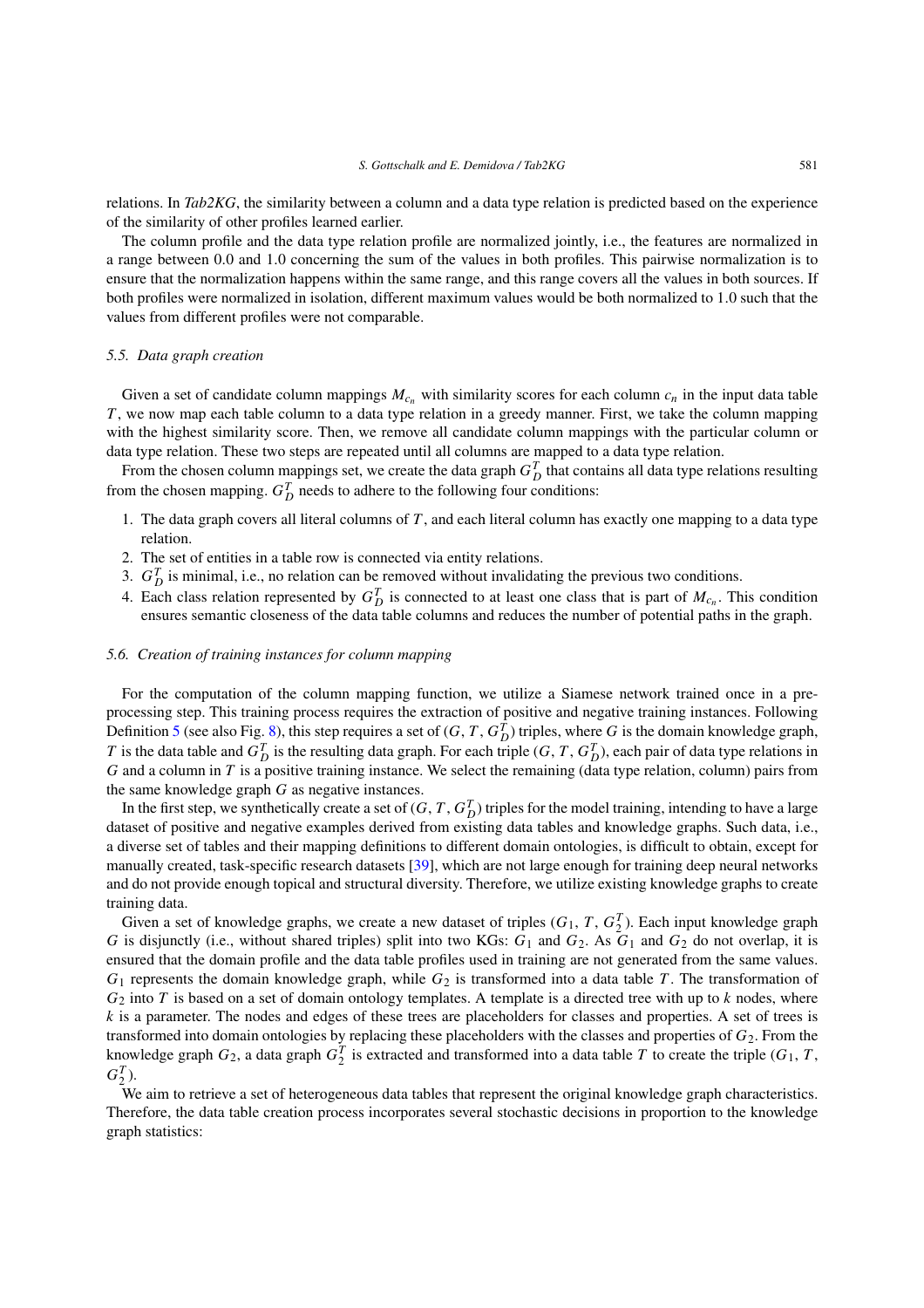

<span id="page-11-1"></span>Fig. 10. Creation of a data table *T* and a data graph  $G_2^T$  from a knowledge graph  $G_2$  and a domain ontology template *τ*. For brevity, we omit type relations.

- **–** Entities and entity relations (and consequently, the literal relations) in *G* are split at a random ratio between 25% and 75% into *G*<sup>1</sup> and *G*2, whereas their domain ontologies remain the same.
- **–** During the template creation, classes, and properties are randomly mapped to a domain ontology template, proportionally to their occurrence rate in *G*.
- **–** Data type relations are added in the same manner, under the condition that each leaf node has to be connected with at least one data type relation. After adding the minimal required number of data type relations, we add data type relations as long as any of them are left and if a randomly generated number between 0 and 1 exceeds a predefined threshold *δ*.

# *5.7. Running example: Data table creation*

For our running example introduced in Section [2,](#page-2-1) Fig. [10](#page-11-1) illustrates the transformation of a knowledge graph *G*<sup>2</sup> and a domain ontology template  $\tau$  into a data table  $T$ . This transformation is performed after splitting the input knowledge graph *G* into  $G_1$  and  $G_2$ , where  $G_1$  and  $G_2$  represent different portions of *G* (e.g.,  $G_1$  contains a third observation of Sensor3). Consequently, the triple  $(G_1, T, G_2^T)$  can be used as a training example where the feature weights to map *T* to  $G_2^T$  based on  $G_1$ 's domain profile and *T*'s data table profile are learnt.

# <span id="page-11-0"></span>**6. Implementation**

*Tab2KG* is implemented in Java 1.8. The Siamese network is trained and applied using Keras in Python 3.7. We load knowledge graphs using Apache Jena.<sup>10</sup> We represent the column mappings inferred by *Tab2KG* in the RDF Mapping Language (RML) [\[13](#page-25-9)]. RML definitions are then utilized to materialize the data graph. Data tables are provided as CSV files; knowledge graphs and data graphs as Turtle (*.ttl*) files.

# *6.1. Data table pre-processing*

Each data table interpreted in *Tab2KG* runs through three pre-processing steps:

1. **Data type identification**: For each table column, we identify its data type(s) by trying to parse more than 90% of the values as numeric, Boolean, spatial (Well-Known Text or Well-Known Binary format [\[25\]](#page-25-10)) or temporal (using the dateparser library<sup>[11](#page-11-3)</sup>). If that is not possible, the column is assigned the text data type. For the more fine-grained data types mentioned in Section [4](#page-4-0), we utilize regular expressions (text: URL or email), follow the algorithms proposed by Alobaid et al. [\[3\]](#page-24-4) (numeric: sequential or categorical) or analyze the parsed objects

<span id="page-11-2"></span><sup>10</sup><https://jena.apache.org/>

<span id="page-11-3"></span><sup>11</sup><https://github.com/sisyphsu/dateparser>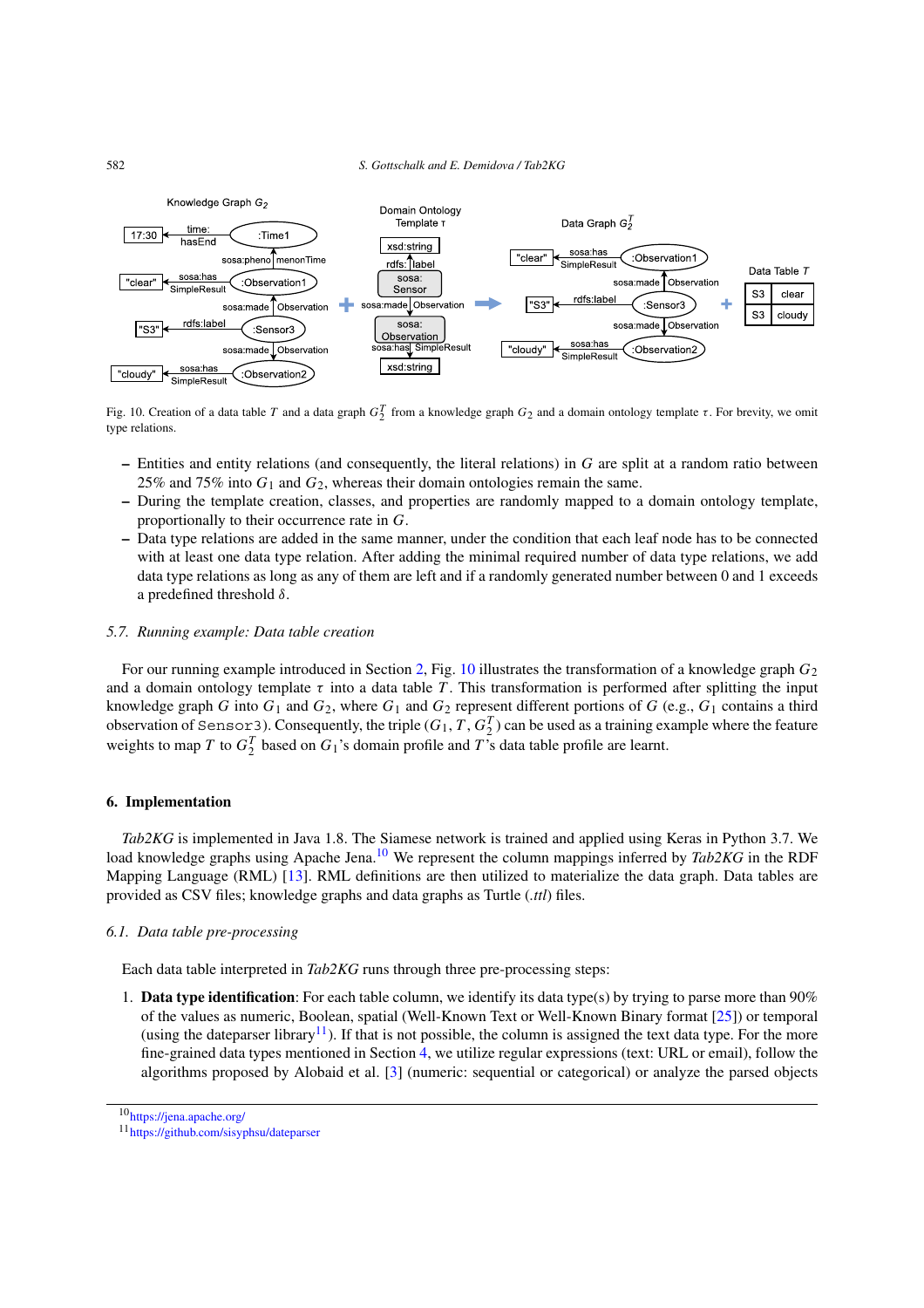(temporal: date, time, date-time; spatial: point, line string, polygon). We follow the algorithm in [\[3](#page-24-4)], using the threshold of not more than 20 different categories to detect categorical text values.

2. **Key column detection**: When we transform a data table into a data graph based on the RML mapping, we create new entities. In RDF, each entity is identified by a Unique Resource Identifier (URI). It is important to understand how to create these URIs, as we need to re-use URIs referring to the same entity: For example, each row in our running example in Fig. [1](#page-2-2) forms a new instance of sosa:Observation, together with a new URI (e.g., sosa:Observation7), but there should only be three different sosa: Sensor URIs: sosa:SensorS1, sosa:SensorS2, sosa:SensorS3, created using the literal values of the data type property rdfs:label.

To create URIs, we detect data type relations representing the unique literal values of an entity as follows: (i) the data type relation is used on all instances of the class exactly once, and the literal values are unique across their instances. Currently, we do not consider the combinations of literal relations as identifiers [\[21\]](#page-25-11); we leave such combinations for future work.

3. **Identifier generation**: RML transformation requires referenceable columns and instances in data tables. Therefore, we automatically generate identifiers for each column and row of the data table. If available, column names are used as part of the column identifier.

#### *6.1.1. Mapping representation in RML*

We utilize RML for storing column mappings inferred by *Tab2KG* in a machine-readable format such as Turtle. The RML defines subject maps that specify how to generate subjects for each row of the data table and predicateobject maps to create predicate-object pairs. In *Tab2KG*, the inferred column mappings are translated into the RML definitions according to the following four steps:

- 1. We create one instance of rml:source and csvw:Table each, denoting relevant characteristics for parsing the data table  $T$  (file location, delimiter, ...).
- 2. For each class part of the data graph  $G_D^T$ , we create a new instance of  $rr:TriplesMap$ , together with a  $rr:$ subjectMap that denotes the class as well as the target node URIs.
- 3. For each column mapping  $c_n \mapsto r_D$ , we create a rr:predicateObjectMap denoting the source column  $c_n$ , the data type property and a reference to the data type relation  $r_D$ .
- 4. For each class relation  $r \in R_{\text{OC}}$  in the domain ontology  $G_O$ , we create a rr:predicateObjectMap connecting the respective entities and the object property.

#### *6.1.2. Running example: RML mapping definitions*

Listing [1](#page-23-0) in the Appendix provides an example of the RML definitions that were automatically generated for our running example introduced in Section  $2 2 -$  without the time intervals, for brevity. Instances of sosa: Sensor and sosa:Observation are created alongside their relations. The sensor labels in the third column were detected as identifiers, i.e., we create node URIs as *https://www.w3.org/TR/vocab-ssn/Sensor{col3}*. [12](#page-12-1)

Listing [2](#page-24-5) in the Appendix provides the resulting Turtle file representing the knowledge graph inferred from the input data table. The correct mapping of the third line shown in Fig. [4](#page-3-2) is contained here.

# <span id="page-12-0"></span>**7. Evaluation setup**

The goal of the evaluation is to assess the performance of *Tab2KG* concerning the semantic table interpretation effectiveness using lightweight semantic profiles.

In this section, we will first describe how the data tables and domain ontologies are selected, how data table profiles and domain profiles are built and which baselines we compare to.

We make the scripts to extract the evaluation datasets and the code for training the Siamese network publicly available[.13](#page-12-2)

<span id="page-12-1"></span><sup>&</sup>lt;sup>12</sup>The RML template definitions do not allow to use prefixes.

<span id="page-12-2"></span><sup>13</sup><https://github.com/sgottsch/Tab2KG>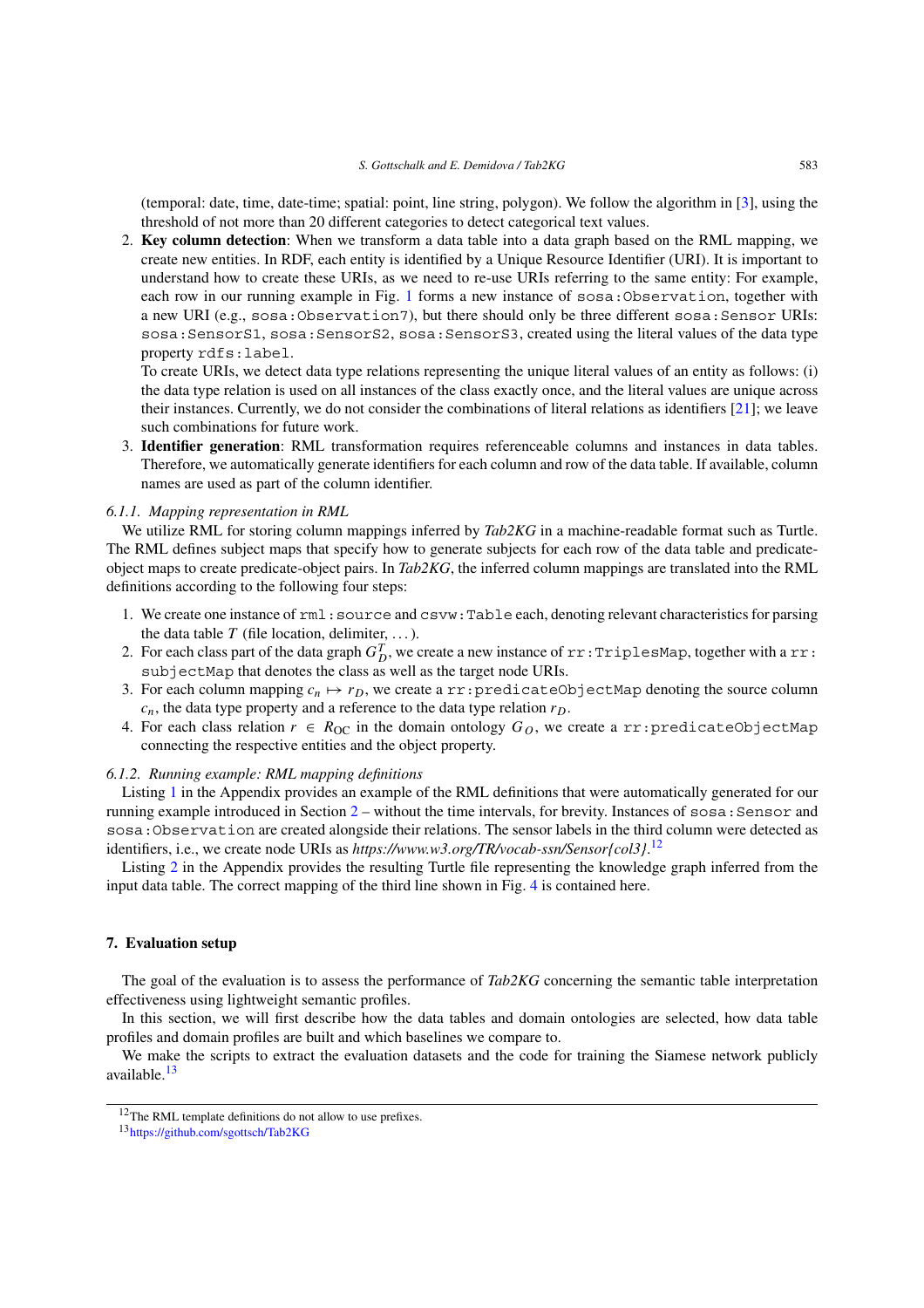<span id="page-13-0"></span>Domain ontologies used during evaluation, together with their used vocabulary, the number of classes and literal relations. In total, *Tab2KG* is evaluated against 34 domain ontologies. ST and SE use the same domain ontologies which are grouped together as ST*S* and SE*S*, respectively

| Domain                       | Vocabulary      | #Classes       | #Relations | Classes                                                                     |
|------------------------------|-----------------|----------------|------------|-----------------------------------------------------------------------------|
| $S_{\rm OS}$ : Soccer        | schema.org      | $\overline{4}$ | 21         | Player, League, SportsClub, SportsTeam                                      |
| $WA_S$ : Weapon ads.         | schema.org      |                | 37         | PersonOrOrganization, Place, PostalAddress, Firearm, Offer,                 |
| $ST_S$ , $SE_S$ : City       | <b>DB</b> pedia | 15             | 55         | EducationalInstitution, BasketballPlayer, BasketballTeam, Settlement,       |
| $ST_S$ , $SE_S$ : University | DBpedia         | 14             | 52         | City, OfficeHolder, Person, Country, Artist, Organisation, ChristianBishop, |
| $ST_S$ , $SE_S$ : Governor   | DBpedia         | 9              | 23         | City, Person, Country, University, Senator, OfficeHolder, Town, Region      |
| $ST_S$ , $SE_S$ : Building   | DBpedia         | 9              | 25         | Architect, GovernmentAgency, City, Country, Region, Organisation,           |
| $ST_S$ , $SE_S$ : Song       | DBpedia         | 8              | 21         | MusicalArtist, Band, Single, Company, City, Settlement, PopulatedPlace      |
| $ST_S$ , $SE_S$ : Play       | DBpedia         | 6              | 15         | Person, Language, Writer, MusicalArtist, Album                              |
|                              |                 |                |            |                                                                             |

#### *7.1. Domain ontologies and vocabularies*

In the real-world applications of *Tab2KG*, we require a domain ontology and a dataset that is modelled using this ontology to build the domain profile.

In our experiments, we aim to assess the performance of *Tab2KG* in different domains for mapping real-world tables. This evaluation requires annotated datasets which provide the tables and their ontology mappings. In the existing datasets such as SemTab [\[26](#page-25-12)], the tables are typically annotated using cross-domain ontologies such as DBpedia and [schema.org.](http://schema.org) To facilitate evaluation, we extract domain ontologies from tables within specific domains. This extraction results in the domain-specific parts of the existing cross-domain ontologies.

For the ontology extraction, we use two approaches: a *pairwise setting* (*P*) that uses one table and a *set-based setting* (*S*) that uses a union of tables to represent a domain. These approaches are discussed in Section [7.3](#page-14-0).

Statistics of the domain ontologies used in the evaluation and examples of their involved classes are presented in Table [1.](#page-13-0)

# *7.2. Datasets*

The Siamese network training requires a dataset that spans multiple vocabularies and domains to ensure generalization. However, the domain ontologies shown in Table [1](#page-13-0) are based on schema.org and the DBpedia ontology only. To feed and evaluate the Siamese network with data from a more diverse set of vocabularies, we created a new synthetic dataset automatically extracted from GitHub repositories dealing with knowledge graphs. The column mapping function trained on the train split of this dataset is expected to generalise to other domains and vocabularies represented in our datasets. Therefore, we use this mapping function for all datasets in the evaluation and do not train any dataset-specific column mapping functions.

#### *7.2.1. Synthetic GitHub dataset*

The GitHub advanced code search<sup>[14](#page-13-1)</sup> provides access to millions of data repositories. To collect knowledge graphs from GitHub, we selected files larger than 5 KB with the specific file extensions<sup>[15](#page-13-2)</sup> that contain the text "xsd" or "XSDSchema". To ensure the heterogeneity of our dataset, we limited the number of files per GitHub repository to three. Each file that was successfully parsed as a knowledge graph with more than 50 statements including at least 25 literal relations was added to our dataset. This way, we obtained 3,922 files.

We set the parameter for maximum tree size  $k = 3$ , and the parameter for adding data type relations  $\delta = 0.2$ . The knowledge graphs set was split into a training set (90%) and a test set (10%). Knowledge graphs from the same repository were not included in the same set.

<span id="page-13-1"></span><sup>&</sup>lt;sup>14</sup><https://github.com/search/advanced>

<span id="page-13-2"></span><sup>15</sup>ttl, rdf, nt, nq, trix, n3, owl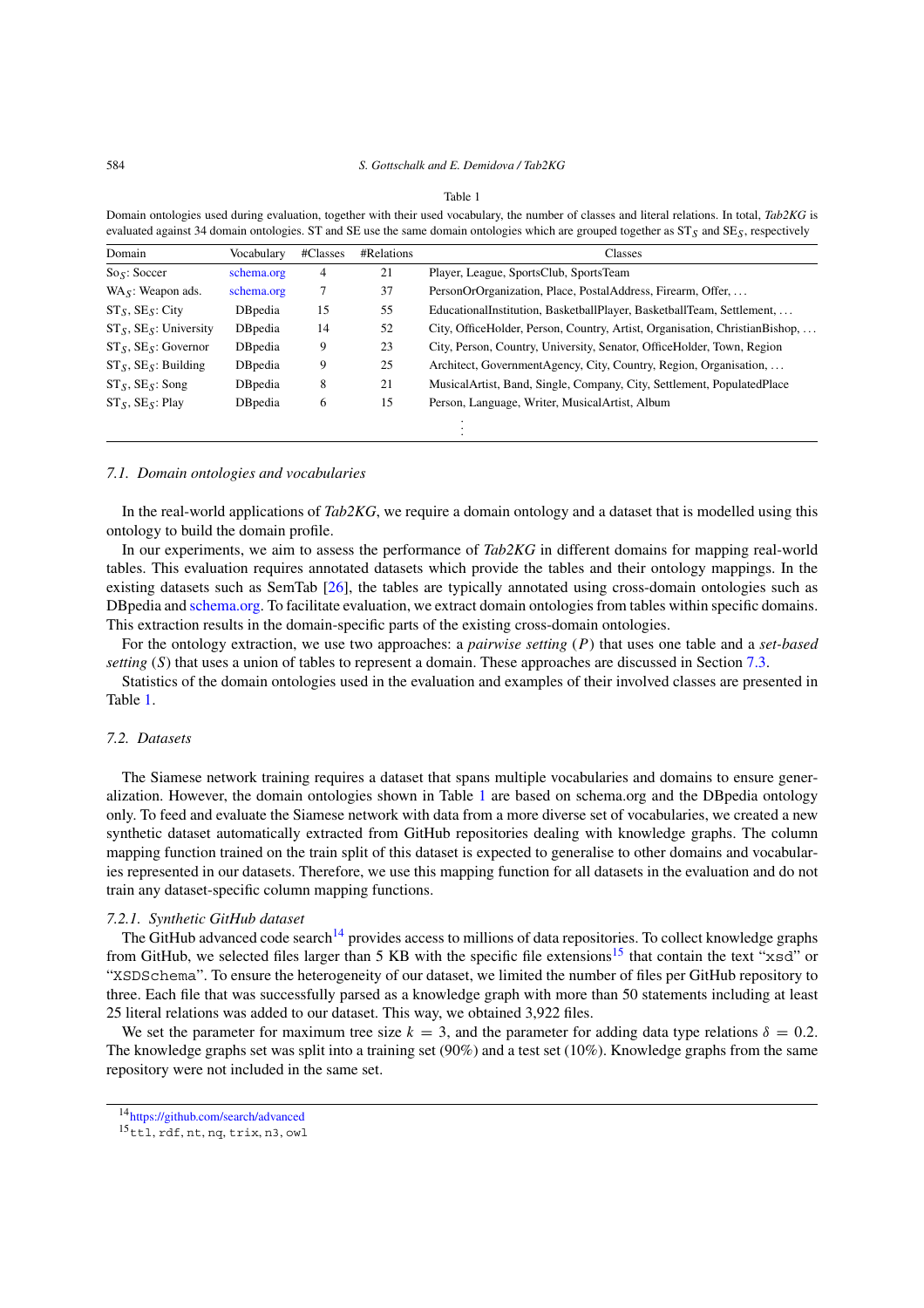#### *7.2.2. Test datasets*

We use the following datasets for evaluating our approach:

- **GitHub (GH):** The test split of the synthetic GitHub dataset, without a restriction on the used vocabularies.
- **Soccer (So):** 12 data tables regarding soccer players and their teams, annotated with the *schema.org* vocabulary [[39\]](#page-26-5).
- **Weapon Ads (WA):** 15 data tables about weapon advertisements, annotated with the *schema.org* vocabulary [[48\]](#page-26-6).
- **SemTab (ST):** A collection of 2*,* 281 data tables extracted from the T2Dv2 web table corpus, Wikipedia and others, annotated with the DBpedia ontology [[26\]](#page-25-12).
- **SemTab Easy (SE):** A subset of ST, including those 676 data tables whose columns are mapped to one class only. Only classes appearing in the *T2KMatch* corpus [\[43](#page-26-7)] are included.

For all data tables contained in these datasets, we set the following constraints:

- 1. The input table file is parseable as a CSV file without errors.
- 2. There are no classes that are instantiated multiple times in the same row. This condition is to avoid cyclic structures. We discuss limitations regarding cyclic structures in Section [9.1](#page-19-1).
- 3. There is no pair of columns with identical values in the same table. This condition is to avoid randomness during the evaluation.
- 4. The table has at least two columns which are mapped to a data type relation. This condition is to ensure that the semantic table interpretation task does not become trivial in such cases.

Following the process to create data tables via domain ontology templates described in Section [5.5](#page-10-0), the GH data tables did not violate these conditions. Also, these conditions were not violated by the So and WA data tables. In the case of the SemTab data tables, we had to skip 3*,* 017 non-parseable data tables (e.g., because of column values containing non-escaped delimiters such as in *"Bret "Hitman" Hart"*, 2*,* 233 cyclic data tables (e.g., mathematicians and their supervisors), 520 data tables with identical column values (e.g., columns mapped to dbo:birthDate and dbo:birthYear but with identical values) and 6*,* 179 data tables with one column only.

#### <span id="page-14-0"></span>*7.3. Profile & test data generation*

It is important to emphasize the difference in the evaluation setting compared to typical evaluation using the previously mentioned datasets such as ST: In the experiments conducted by [\[9,](#page-24-6)[39](#page-26-5),[52\]](#page-26-8), target general-purpose knowledge graphs such as DBpedia or Wikidata are given. Each data table in the test set is then mapped to the nodes in such a knowledge graph. In our evaluation setting, we assume that no data instances are given, i.e., an instance lookup is not possible.

Instead, a domain profile and a domain ontology are provided which are derived via the pairwise and the set-based setting. Figure [11](#page-15-0) exemplifies these two approaches which are described in more detail in the following. While we consider pairs of data tables in the pairwise setting, we create a domain ontology based on a set of tables in the set-based setting.

The set-based setting and the pairwise setting reflect different application scenarios of *Tab2KG*. The pairwise setting considers smaller domain ontologies, where the directly corresponding concepts are available in the ontology and a table. An example task for the pairwise setting is table augmentation, where a given table is populated with additional rows, columns or cell values [\[50\]](#page-26-9). The set-based setting reflects traditional semantic table interpretation and involves larger domain ontologies, with concepts potentially represented in several tables.

#### *7.3.1. Pairwise setting*

In the pairwise setting, we select data table pairs, such that one data table mimics the domain knowledge graph, from which we can derive a domain profile.

Following our setting defined in Definition [5](#page-4-2) and illustrated in Fig. [8](#page-8-1), the datasets are transformed into a set of triples  $(G, T, G_D^T)$ , consisting of a data table  $T$ , a domain knowledge graph  $G$  and the mapping definition which transforms data table *T* into the data graph  $G_D^T$ . Technically, we extract a set of test instances, consisting of (i) a *.ttl* file representing the domain knowledge graph *G*, and (ii) a *.csv* file representing the data table *T* and a *.rml*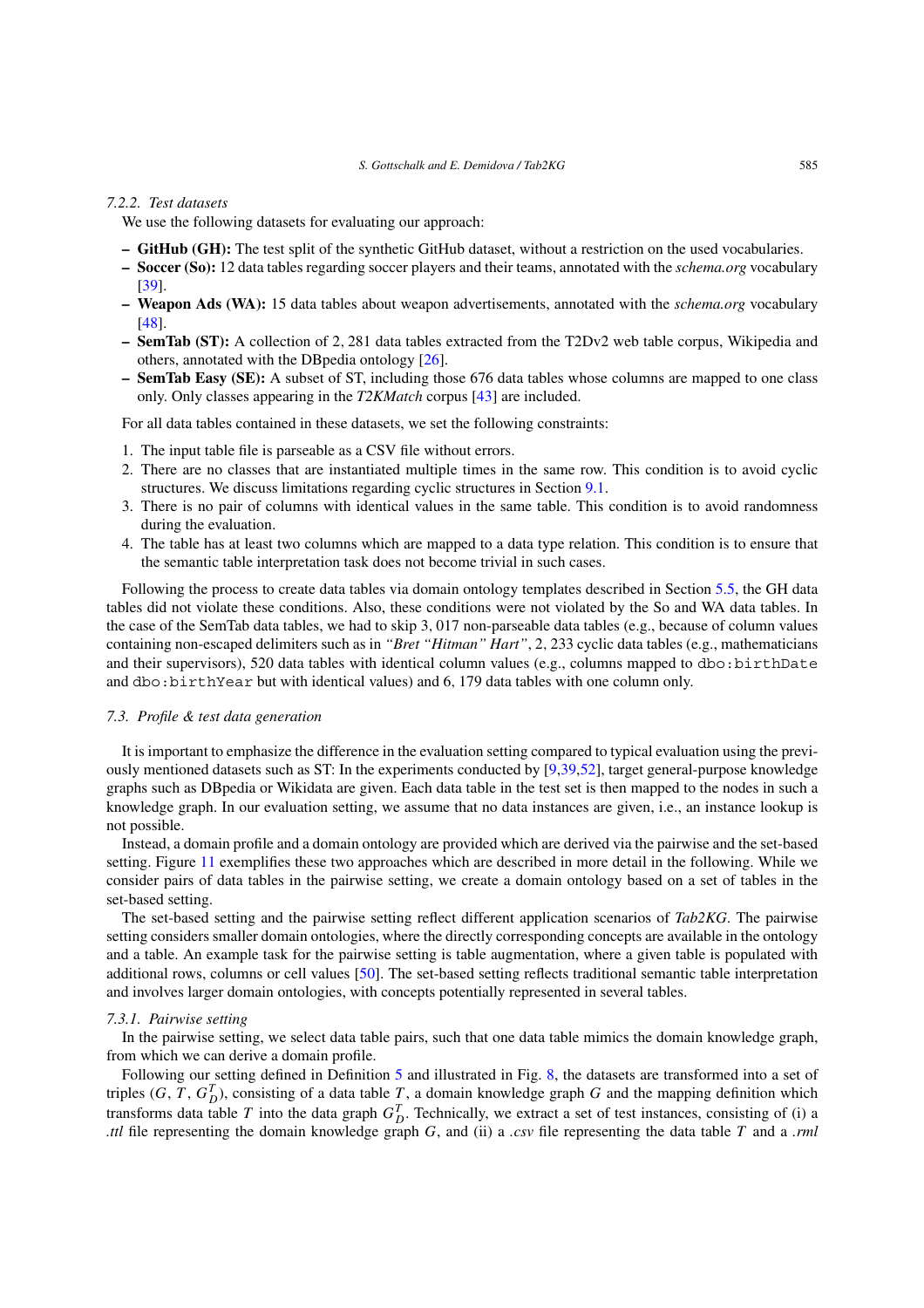Domain Ontology



<span id="page-15-0"></span>Fig. 11. Comparison of the pairwise (black) and the set-based setting (black and blue) for creating training and test instances. In the pairwise setting, one data table  $(T_B)$  represents the domain knowledge of the other data table  $(T_A)$ . In the domain ontology approach, we first create a domain ontology from a set of data tables ( $T_B$  and  $T_D$ ) and then interpret several data tables ( $T_A$  and  $T_C$ ) against the domain ontology each. In this example, "running" and "idle" are comments (rdfs:comment) about specific sensors.

# <span id="page-15-1"></span>Datasets used in the evaluation based on the pairwise setting. # is the number of  $(G, T, G_D^T)$  triples that we generated. The other columns contain average values. For example, the tables (*T* ) in the ST dataset have about four columns on average, while their paired domain knowledge graphs have 5*.*5 data type relations on average. Following the pairwise extraction process, the number of data type relations in the domain knowledge graphs is always equal or higher than the number of columns in the paired tables

Table 2

| Dataset                             | #     | Tables  | Domain knowledge graphs |                 |  |
|-------------------------------------|-------|---------|-------------------------|-----------------|--|
|                                     |       | Columns | Data type relations     | Class relations |  |
| $G$ itHub $\overline{P}$ (Training) | 8,078 | 2.18    | 3.03                    | 1.35            |  |
| $GH_P$ : GitHub (Test)              | 891   | 2.24    | 3.16                    | 1.44            |  |
| So p: So ccer                       | 15    | 6.25    | 9.38                    | 2.75            |  |
| $WA_P$ : Weapon-Ads                 | 16    | 10.57   | 11.2                    | 4.4             |  |
| $ST_P$ : SemTab                     | 233   | 4.09    | 5.54                    | 1.26            |  |
| $SE_P$ : SemTab Easy                | 125   | 4.2     | 5.53                    | 0.0             |  |

file representing the mapping from *T* to *G*'s domain ontology. To transform the datasets into such test instances, we identify pairs of data tables where the columns of the first data table are a subset of the second data table's columns (i.e., the columns of the first data table are all mapped to data type relations which also exist in the column mapping of the second data table). Then, the second data table represents the domain knowledge. Table [2](#page-15-1) provides an overview of the datasets used during training and evaluation under these conditions. ST and SE cover all data tables from the domain ontologies illustrated in Table [1](#page-13-0).

#### *7.3.2. Set-based setting*

In the set-based setting, we create a set of domain ontologies, each based on a set of data tables. For So and WA, we create one domain ontology each, based on all available data tables. In the case of ST and SE, we create several domain ontologies by grouping together data tables based on the class which most columns are mapped to. We only consider domain ontologies from at least 10 data tables and with at least five data type relations. Due to the diversity of domains in the GitHub data set, we do not evaluate GH with the set-based setting.

Table [1](#page-13-0) provides an overview of the domain ontologies used in our evaluation.

# *7.4. Baselines*

We compare *Tab2KG* against the following three semantic table interpretation baselines:

**–** *DSL*: The Domain-independent Semantic Labeler [\[39](#page-26-5)] uses logistic regression on a set of hand-crafted features; some of them compare value pairs at the instance-level. It has been shown to outperform previous approaches such as the SemanticTyper [\[41](#page-26-10)]. We train *DSL* on the same GitHub training data set as *Tab2KG*.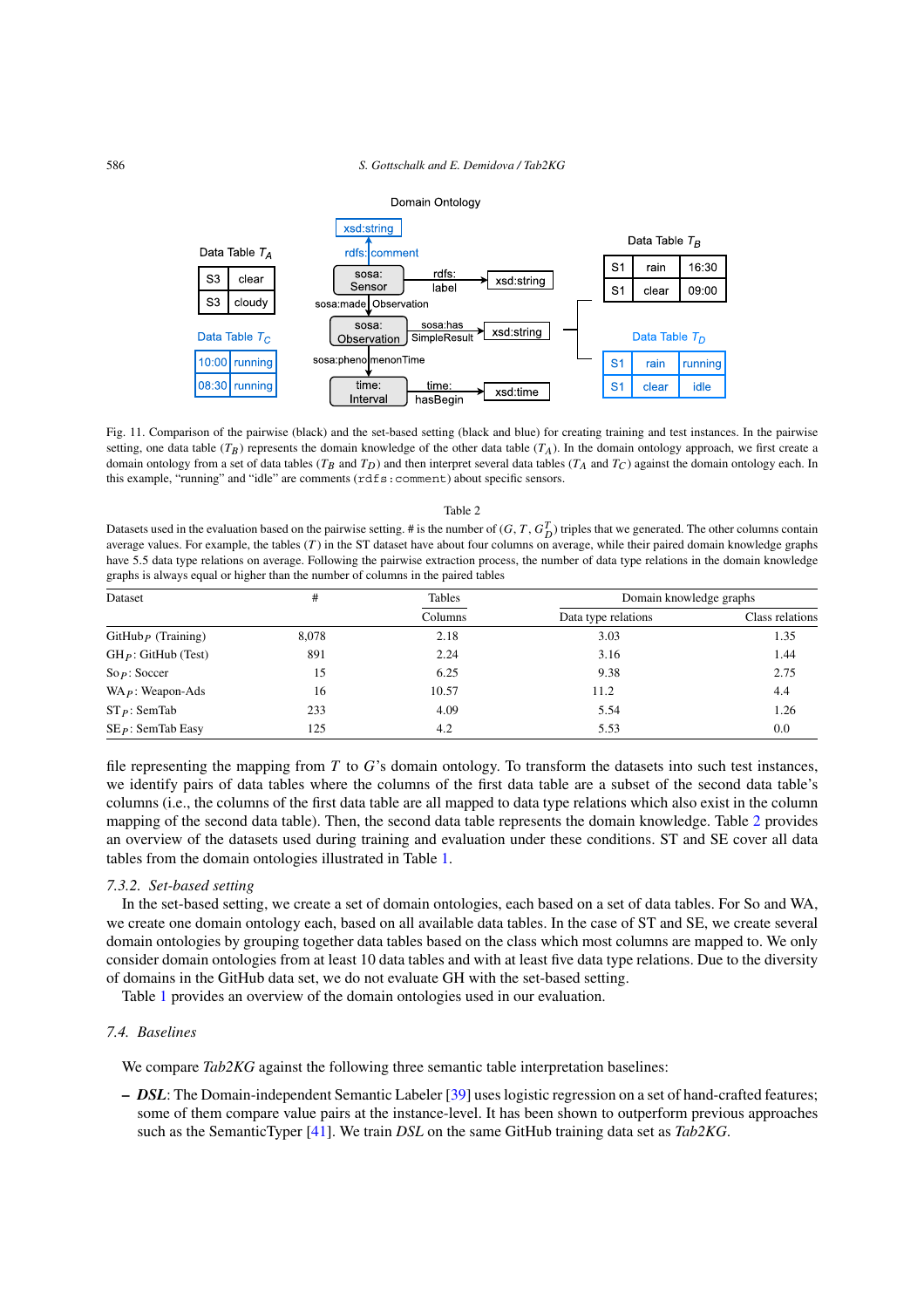- **–** *DSL\**: The Domain-independent Semantic Labeler without using value similarity at the instance level. In contrast to *Tab2KG* and the other baselines, *DSL* utilizes a domain-specific data graph. As *Tab2KG* is solely based on the domain profile, *DSL* is in an advantageous setting that does not entirely reflect our setting. Therefore, we remove features at the instance-level for the *DSL\** baseline.
- **–** *T2KMatch*: *T2KMatch* [\[43](#page-26-7)] performs semantic table interpretation on the instance level. In contrast to other approaches [[11,](#page-24-2)[37](#page-26-3),[52\]](#page-26-8) that rely on a costly knowledge graph lookup at runtime, *T2KMatch* creates an index over the instances of frequently used DBpedia classes and is thus commonly used as a baseline for semantic table interpretation approaches [[8](#page-24-1)[,14](#page-25-13),[51](#page-26-11)]. It combines a ranking of entities found in the lookup phase for column type identification and data type-specific similarity measures (Levenshtein distance for strings, deviation for numbers, and deviation of years for dates) for property identification. *T2KMatch* assumes that a table only describes one entity class at a time and thus does not consider class relations.

# <span id="page-16-0"></span>**8. Evaluation results**

In this section, we describe the training performance and the evaluation results based on the evaluation setup described before.

# <span id="page-16-2"></span>*8.1. Accuracy of the column mapping function*

We train our Siamese network on the GitHub training dataset for 1,000 epochs, a batch rate of 100 and a learning rate of 0*.*0001, following Hsiao et al.'s approach for one-shot image classification [\[22](#page-25-14)]. We apply an early stopping criterion if the validation accuracy has not improved within 100 epochs. We use 256 dimensions for the hidden layer. 10% of the training dataset are used for validation. The feature vectors contain histograms with 10 buckets.

After training for all epochs on the synthetic training dataset, the Siamese network has an accuracy of 0*.*959 and a loss (binary cross-entropy) of 0*.*149 on the validation set. On the test set, it achieves an accuracy of 0*.*952, when treating scores of greater than 0*.*5 as candidates for column mapping.

We experimented with different train/test splits (90/10 and 80/20). We achieve a similar accuracy on the splits, namely 0.948 on the 80/20 and 0.952 on the 90/10 split. Whereas slight variations are expected, we do not observe any remarkable drop in performance if less training data is provided to the algorithm.

#### *8.1.1. Hyperparameter tuning*

To identify the best combination of hyperparameters, we performed a grid search over the number of hidden layers and their dimensions. The results with respect to the classification accuracy are shown in Table [3](#page-16-1). Following these results, using one hidden layer is sufficient, and we set its dimension to 256.

#### *8.1.2. Ablation study*

To determine the effect of the selected features on the model's performance, we have performed an ablation study where we trained the Siamese network after removal of specific feature groups as listed in Section [4.3.](#page-5-2) Table [4](#page-17-0) shows the model's classification performance on the GH test set. As expected, the combination of all selected features into the profiles leads to the highest accuracy. Among the different feature groups, the removal of the basic statistics features leads to the highest drop in performance. In general, the ablation study demonstrates that all features contribute to increase the accuracy of *Tab2KG*.

| Table 3                                                                             |
|-------------------------------------------------------------------------------------|
| Grid search results (accuracy on the test set) over the number of hidden layers and |
| their dimension. Higher accuracy values are marked darker                           |

<span id="page-16-1"></span>

|                 |       | Hidden layers dimension |       |       |       |       |  |  |  |  |  |
|-----------------|-------|-------------------------|-------|-------|-------|-------|--|--|--|--|--|
|                 | 16    | 32                      | 64    | 128   | 256   | 512   |  |  |  |  |  |
| # Hidden layers | 0.947 | 0.943                   | 0.949 | 0.950 | 0.952 | 0.937 |  |  |  |  |  |
|                 | 0.935 | 0.942                   | 0.946 | 0.948 | 0.939 | 0.907 |  |  |  |  |  |
|                 | 0.891 | 0.930                   | 0.909 | 0.934 | 0.939 | 0.821 |  |  |  |  |  |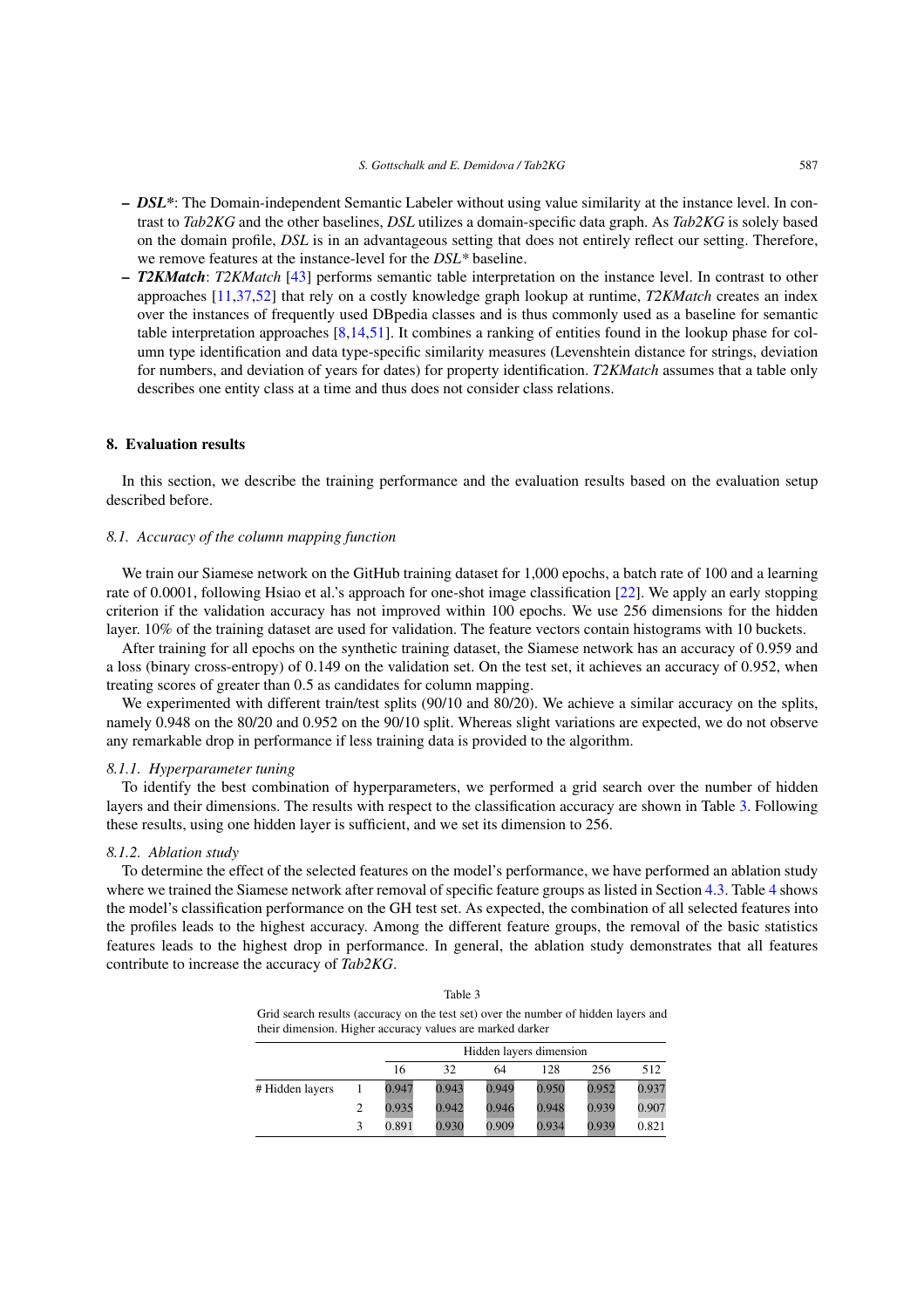<span id="page-17-0"></span>

| Ablation study: number of true positives (TP), false positives (FP), true negatives (TN), false negatives (FN) and accuracy (acc.) on the test set |       |     |       |     |       |  |  |  |  |  |  |
|----------------------------------------------------------------------------------------------------------------------------------------------------|-------|-----|-------|-----|-------|--|--|--|--|--|--|
|                                                                                                                                                    | TP    | FP  | TN    | FN  | Acc.  |  |  |  |  |  |  |
| All features                                                                                                                                       | 1.873 | 125 | 1.810 | 62  | 0.952 |  |  |  |  |  |  |
| No data type features                                                                                                                              | 1.895 | 251 | 1.684 | 40  | 0.924 |  |  |  |  |  |  |
| No completeness features                                                                                                                           | 1.865 | 141 | 1.794 | 70  | 0.945 |  |  |  |  |  |  |
| No basic statistical features                                                                                                                      | 1.822 | 194 | 1.741 | 113 | 0.921 |  |  |  |  |  |  |
| No histograms and quantiles                                                                                                                        | 1.862 | 132 | 1.803 | 73  | 0.947 |  |  |  |  |  |  |

#### Table 4

Table 5

<span id="page-17-1"></span>Semantic table interpretation performance of *Tab2KG*, compared to the baselines on five datasets. We report the accuracy, i.e. the percentage of correctly identified data type relations ( $R_{\text{OD}}$ ) and class relations ( $R_{\text{OC}}$ ) in the datasets. Averages are computed in relation to the number of class relations plus data type relations in the datasets. T2KMatch is only evaluated on SE*P* and SE*S*, as it assumes one entity class per table only

|          | GH <sub>p</sub>          | $\mathop{\mathrm{So}}\nolimits_{\mathcal{P}}$ | $S_0$ <sub>s</sub> | WA <sub>p</sub> | WA <sub>s</sub> | $ST_{P}$ | $ST_S$          | $SE_{P}$ | SE <sub>5</sub> | Average $_{P}$ | Average $_{\rm c}$ | Average |
|----------|--------------------------|-----------------------------------------------|--------------------|-----------------|-----------------|----------|-----------------|----------|-----------------|----------------|--------------------|---------|
| DSL      | 0.89                     | 0.56                                          | 0.52               | 0.40            | 0.39            | 0.75     | 0.51            | 0.81     | 0.56            | 0.79           | 0.52               | 0.62    |
| $DSL^*$  | 0.87                     | 0.45                                          | 0.46               | 0.44            | 0.36            | 0.68     | 0.52            | 0.75     | 0.59            | 0.76           | 0.54               | 0.61    |
| T2KMatch | $\overline{\phantom{0}}$ |                                               |                    |                 |                 |          | $\qquad \qquad$ | 0.41     | 0.35            | 0.41           | 0.35               | 0.36    |
| Tab2KG   | 0.89                     | 0.69                                          | 0.54               | 0.49            | 0.43            | 0.81     | 0.66            | 0.84     | 0.69            | 0.84           | 0.66               | 0.72    |

#### *8.2. Semantic table interpretation results*

Until now, we evaluated the accuracy of the column mapping function, i.e. *Tab2KG*'s ability to provide correct data type relation mappings. Now, we evaluate the entire semantic table interpretation process. While we expect a similar accuracy for data type relation mappings for the GitHub dataset, the results depend on the accuracy of class relations mappings and can vary across datasets. The evaluation in this section follows three steps: we measure accuracy (i) of the whole semantic table interpretation, (ii) of the column mapping and graph creation in isolation, and (iii) of the semantic table interpretation on different domains.

#### *8.2.1. Accuracy of the semantic table interpretation*

We evaluate the performance of the semantic table interpretation achieved by *Tab2KG* compared to the baselines. Table [5](#page-17-1) shows how the approaches perform on the different datasets, measured using accuracy, i.e., the percentage of the columns correctly mapped to data type relations and correctly identified class relations. We do not evaluate the performance of *T2KMatch* on other datasets than SE, as *T2KMatch* assumes one entity class per table only.

As we can observe in Table [5](#page-17-1), the accuracy of the approaches varies considerably across the datasets, which can be explained by the different domain ontology and dataset characteristics shown in Table [1](#page-13-0) and Table [2.](#page-15-1)

All methods perform worst on the WA dataset, which has the most columns, data type relations and class relations within the datasets and domain ontologies. This result unsurprisingly demonstrates that semantic table interpretation gets more difficult the more columns and relations are involved. In all cases except for the GH dataset, where *Tab2KG* and *DSL* show similar performance, *Tab2KG* achieves higher accuracy than the baselines concerning column mapping. Even though *Tab2KG* utilizes less information than *DSL*, *Tab2KG* performs better by 10 percentage points on average on this task.

The semantic interpretation of tables with domain ontology that were created with the set-based setting is more difficult than with the pairwise setting (*Tab2KG* accuracy: 0*.*84 vs. 0*.*66). While the domain ontologies of the setbased setting provide richer domain knowledge, the increased number of classes and relations, i.e., the increased number of candidate mappings, leads to more misinterpretations.

Surprisingly, *DSL* is also outperformed by *DSL\** in three cases (WA<sub>P</sub>,  $ST_S$ ,  $SE_S$ ). To explain this behavior, we have computed the percentage of table values that also appear in the mapped data table relations: GH*<sup>P</sup>* (33*.*38%), So*<sup>P</sup>* (16*.*92%), ST*<sup>P</sup>* (14*.*67%), SE*<sup>P</sup>* (10*.*63%), WA*<sup>P</sup>* (2*.*65%). This observation shows that profile-based semantic table interpretation can outperform instance-level approaches when the overlap between the data table and the instances in the domain knowledge graph is low.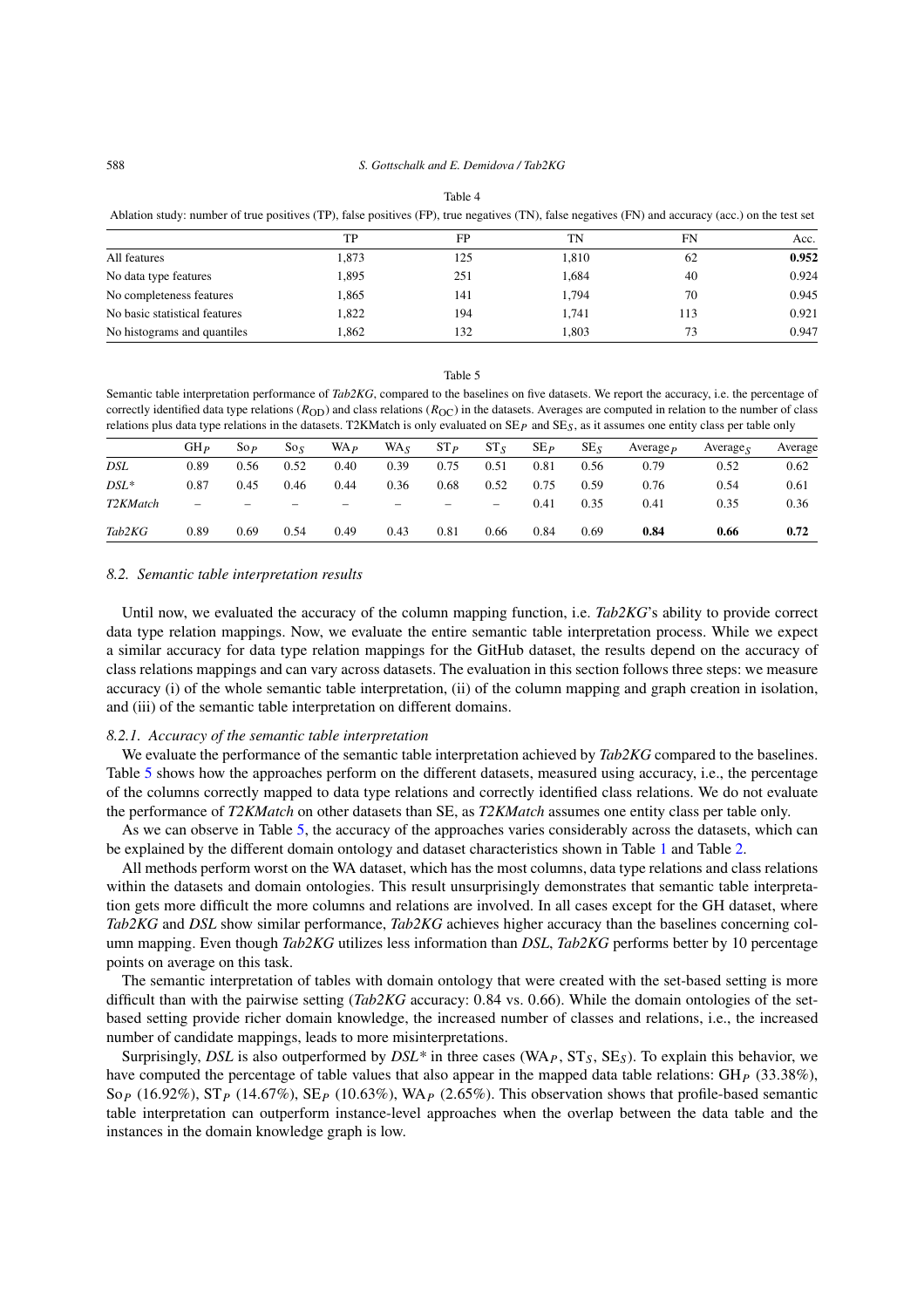Table 6

<span id="page-18-0"></span>Semantic table interpretation performance of *Tab2KG* in detail, compared to the baselines on five datasets created in the pairwise setting. The results are reported as the accuracy of class relations ( $R_{\text{OC}}$ ) and data type relations ( $R_{\text{OD}}$ ). Averages are computed in relation to the number of class relations and data type relations in the datasets, respectively. T2KMatch is only evaluated on SE*P* , as it assumes one entity class per table only

|                       | GHP          |          | $\operatorname{So} P$ |          | WA <sub>P</sub> |          | $ST_{P}$     |          | SE <sub>P</sub> | Average $\overline{P}$ |          |
|-----------------------|--------------|----------|-----------------------|----------|-----------------|----------|--------------|----------|-----------------|------------------------|----------|
|                       | $R_{\rm OC}$ | $R_{OD}$ | $R_{\rm OC}$          | $R_{OD}$ | $R_{\rm OC}$    | $R_{OD}$ | $R_{\rm OC}$ | $R_{OD}$ | $R_{OD}$        | $R_{\rm OC}$           | $R_{OD}$ |
| DSL                   | 0.62         | 0.93     | 0.69                  | 0.52     | 0.44            | 0.38     | 0.88         | 0.73     | 0.81            | 0.64                   | 0.83     |
| $DSL^*$               | 0.50         | 0.94     | 0.50                  | 0.43     | 0.42            | 0.45     | 0.72         | 0.68     | 0.75            | 0.52                   | 0.81     |
| T <sub>2</sub> KMatch |              |          |                       |          |                 |          |              | -        | 0.41            | -                      | 0.41     |
| Tab2KG                | 0.73         | 0.94     | 0.73                  | 0.68     | 0.23            | 0.61     | 0.78         | 0.81     | 0.84            | 0.69                   | 0.87     |

#### Table 7

<span id="page-18-1"></span>Semantic table interpretation performance of *Tab2KG* in detail, compared to the baselines on four datasets created using the set-based setting. The results are as the accuracy of class relations ( $R_{\text{OC}}$ ) and data type relations ( $R_{\text{OD}}$ ). Averages are computed in relation to the number of class relations and data type relations in the datasets, respectively. T2KMatch is only evaluated on SE*S*, as it assumes one entity class per table only

|                       | $So_S$       |                   |              | $WA_S$            |                   | $ST_S$   |          |                          | Average <sub>S</sub> |  |
|-----------------------|--------------|-------------------|--------------|-------------------|-------------------|----------|----------|--------------------------|----------------------|--|
|                       | $R_{\rm OC}$ | $R_{OD}$          | $R_{\rm OC}$ | $R_{OD}$          | $R_{\rm OC}$      | $R_{OD}$ | $R_{OD}$ | $R_{\rm OC}$             | $R_{OD}$             |  |
| DSL                   | 0.96         | 0.39              | 0.51         | 0.34              | 0.32              | 0.54     | 0.56     | 0.36                     | 0.54                 |  |
| $DSL^*$               | 0.78         | 0.37              | 0.49         | 0.30              | 0.31              | 0.55     | 0.59     | 0.35                     | 0.54                 |  |
| T <sub>2</sub> KMatch |              | $\hspace{0.05cm}$ |              | $\hspace{0.05cm}$ | $\hspace{0.05cm}$ | —        | 0.35     | $\overline{\phantom{m}}$ | 0.35                 |  |
| Tab2KG                | 0.70         | 0.49              | 0.40         | 0.43              | 0.54              | 0.68     | 0.69     | 0.53                     | 0.67                 |  |

#### *8.2.2. Accuracy of the column mapping and graph creation*

Now, we assess the results of the column mapping (percentage of correctly mapped columns to the data type relations  $R_{\text{OD}}$ ) and the graph creation (correctly identified class relations  $R_{\text{OC}}$ ) in isolation. We report the results achieved by *Tab2KG* in comparison to the baselines in Table [6](#page-18-0) (pairwise) and in Table [7](#page-18-1) (set-based). Regarding column mapping in the pairwise setting, *Tab2KG* performs best on average, outperforming *DSL* by 4 percentage points. A similar distribution of results, but with less accuracy, can be observed in the set-based setting.

The high accuracy of 0*.*95 for the column mapping on the GitHub test dataset reported in Section [8.1](#page-16-2) is confirmed in Table [6](#page-18-0). Accuracy drops slightly to 0*.*94 which can be explained by the greedy process described in Section [5.5](#page-10-0): during the data graph creation, the column mappings are not decided in isolation: an erroneous selection of a column mapping influences the subsequent selections.

In general, the class relation mapping results in less accuracy than the column mapping. One reason is that errors propagate along the pipeline, i.e., a wrongly mapped data type relation invokes an erroneous class relation mapping.

# *8.2.3. Accuracy on different domains*

ST*<sup>S</sup>* and SE*<sup>S</sup>* cover various domains as shown in Table [1.](#page-13-0) We evaluated the accuracy of *Tab2KG* on ST*<sup>S</sup>* regarding the different domains. For the domains with a large number of classes and relations shown in Table [1,](#page-13-0) the following accuracy is achieved: Play (0*.*70), Building (0*.*68), Song (0*.*55), City (0*.*49), University (0*.*37) and Governor (0*.*35). Three domains with a lower number of classes and relations, namely Airport, Scientist and Ligament, achieve an accuracy of 1*.*0.

#### *8.3. Error analysis*

By inspection of the results, we have identified two typical sources of erroneous results in *Tab2KG*:

**–** Value formatting: For example, the soccer dataset has data tables with column values such as "Germany", whereas the domain knowledge graphs had "GER" as a country label. Thus, the respective profile features were highly different. Regarding high-quality domain knowledge graphs that, for example, distinguish between labels and abbreviations, the error rate should be lower.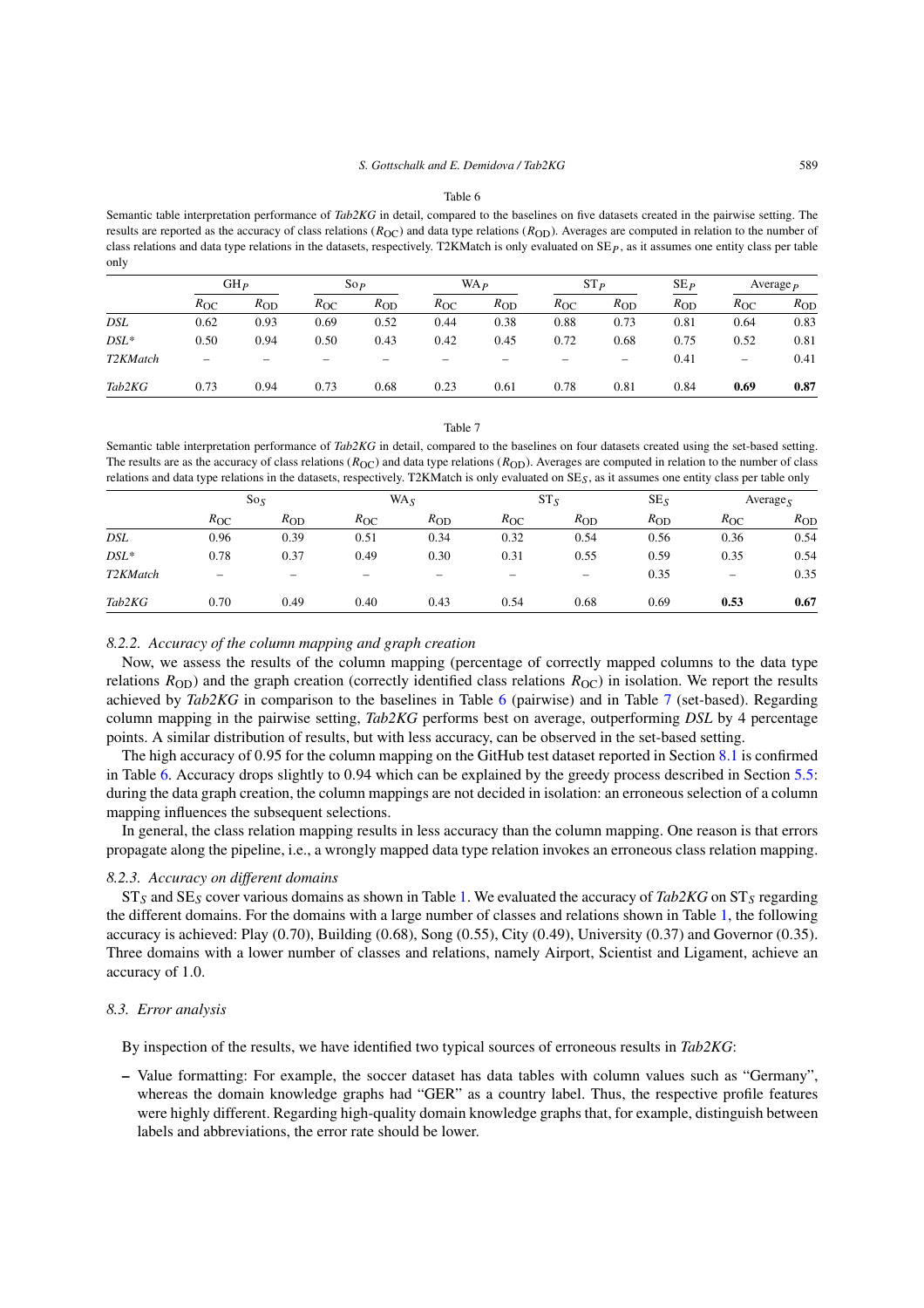**–** Data type differences: For example, the SemTab dataset has elevations of mountains both denoted via integer values ("5291") and as text ("2,858 ft (871 m)"). Again, the proper use of an ontology and its rdfs: range constraints on properties should alleviate this problem.

Overall, our evaluation results demonstrate that domain profiles in combination with one-shot learning adopted by *Tab2KG* are an effective method for semantic table interpretation. This method does not require any instance lookup and achieves the highest accuracy on several datasets compared to the baselines.

# <span id="page-19-0"></span>**9. Discussion**

In this article, we presented *Tab2KG* – an approach for tabular data semantification. *Tab2KG* relies on domain profiles that enrich the relations in a domain ontology and serve as a lightweight domain representation. *Tab2KG* matches these profiles with tabular data using one-shot learning. Our evaluation shows that *Tab2KG* outperforms the baselines for semantic table interpretation of five real-world datasets. In future work, we plan to consider integrating user feedback into the *Tab2KG* pipeline to support an extension of the domain ontology in cases where tabular data contains previously unseen relations.

The representation of data tables as data graphs opens up several possibilities for making the lives of data scientists easier – with benefits including increased efficiency and robustness of data analytics workflows. Automating semantic table interpretation, *Tab2KG* takes an essential step in assisting domain experts and adds an important layer of abstraction to DAWs.

# <span id="page-19-1"></span>*9.1. Limitations*

We identified few limitations of *Tab2KG*, which can be attributed to the idea of using semantic lightweight dataset profiles, without requiring knowledge about particular data instances.

# *9.1.1. Column mapping without knowing the dataset instances*

In contrast to approaches that perform semantic table interpretation at the instance level, i.e., with the help of the instance lookup in the domain knowledge graph, *Tab2KG* derives column mappings from statistical features in the domain profile. We have identified two limitations to this approach:

- **–** Cyclic class relations: Currently, we do not address cyclic relations in the domain ontology, as for example (dbo: $16$ Event dbo:nextEvent dbo:Event). Consider Fig. [12,](#page-19-3) where the second column provides the follow-up event of the event in the first column. Even if *Tab2KG* identifies the correct mapping for the third column to the property dbo:locationCity, we cannot tell if the third column maps to the location of the entity in the first or the second column.
- **–** Class relations connecting the same classes: We do not have a decision criterion for distinguishing between class relations that connect the same subject and object classes. For example, consider the two object properties  $\phi$ : leader and  $\phi$ : viceLeader mapped to the second column in Fig. [13](#page-19-4), both connecting countries to politicians. Only via statistical features extracted from the data table (which may only include the politician's name) it does not appear possible to decide if Kamala Harris is the president or the vice president of the United **States**.

| Olympics 2004 |  | Olympics 2008 |  | Athens |
|---------------|--|---------------|--|--------|
| Olympics 2012 |  | Olympics 2016 |  | London |

<span id="page-19-3"></span>Fig. 12. Cyclic class relation: did the London olympic games happen in 2012 or in 2016?

**USA** Kamala Harris Michail Mischustin Russia

<span id="page-19-4"></span>Fig. 13. Class relations connecting the same classes: is Kamala Harris the president or the vice president of the US?

<span id="page-19-2"></span><sup>16</sup><http://dbpedia.org/ontology/>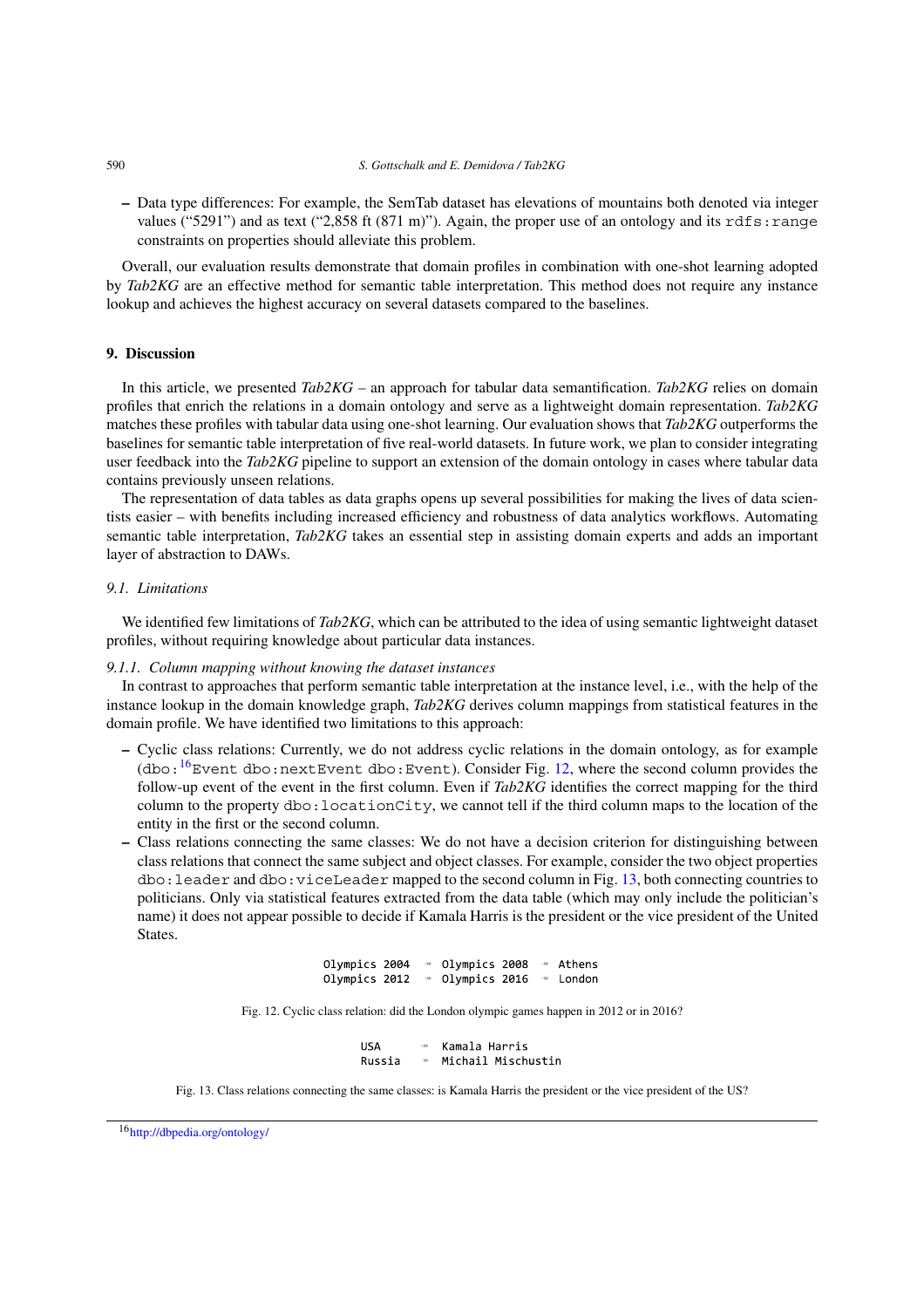#### *9.1.2. Correlations between columns and data type relations*

Our data table profiles consist of column profiles, i.e., the features of the single columns are computed in isolation (the same applies to domain profiles and data type relations). Such column profiles can be efficiently computed and added to the dataset profile. However, the dependencies between columns may hold additional knowledge. Consider the running example in Fig. [1](#page-2-2) where the time in the second column (begin time) does always precede the time in the next column (end time), i.e., there is a correlation between the values in these two columns.

We have decided against the inclusion of correlation features into the domain and data table profiles because of the following reasons: First, correlations are often implicitly captured by the column profiles (e.g., in Fig. [1,](#page-2-2) the second column's mean value is less than the third column's mean value). Second, the variety of data types requires different correlation and dependency measures that are hard to compare. Third, we observed that the number of column pairs heavily exceeds the number of potentially meaningful correlations in our datasets. For example, consider the football dataset where the length of the first names may be compared to the length of last names, team names, the number of goals, . . . , potentially leading to correlations by chance. Fourth, the computation and semantic representation of all possible column combinations are impractical due to the quadratic number of pairwise comparisons.

We also perform data type identification for the columns in isolation. The combination of columns could be used to infer richer data types (e.g., when a date is split into a year, month and day column). We leave such potential optimisations where columns are not just considered in isolation for future work.

# *9.1.3. Asymmetry between domain profiles and data table profiles*

The domain profile and the data table profile can vary, even though they represent the same knowledge. Consider our running example of weather observations. In the table shown in Fig. [1](#page-2-2), three rows refer to the sensor labeled "S1" but only two rows refer to the other sensors. When modeled as a knowledge graph following the mapping shown in Fig. [4](#page-3-2), each sensor is modeled precisely as one node in the knowledge graph. Consequently, the statistical characteristics related to the sensors vary between the data table profile and the domain profile.

#### *9.1.4. Availability and representativeness of the domain profile*

*Tab2KG* relies on the availability of domain-specific data, i.e., a domain knowledge graph. In a recent survey, Abu-Salih provides an overview of approaches to create domain knowledge graphs [\[2\]](#page-24-7). The profile-based approach of *Tab2KG* specifically targets domains of interest which are concise and narrower in scope than existing crossdomain ontologies. As demonstrated in the evaluation, the semantic table interpretation performance decreases when the number of classes and relations increases.

The domain knowledge graph represents available knowledge regarding the domain of interest. We cannot directly measure the representativeness of the knowledge graph. Due to the open-world assumption and, consequently, knowledge graph incompleteness [\[4](#page-24-8)], we do not expect the domain knowledge graph to cover the domain knowledge in its entirety. Semantic table interpretation based on a knowledge graph, or its profile, will work for the tables whose content has been adequately represented by the domain knowledge graph, i.e. the data in the domain knowledge graph is representative of the content of these tables. In that case, the domain knowledge and the data table to be interpreted reflect similar value distributions. If this is not the case, misinterpretation can occur. For example, a data profile solely built from weather observations collected at night is not expected to generalise to daytime observations. In this case, the statistical features of time-related data type relations follow a distribution that is not representative of the whole domain, and thus the profiles will most likely not be matched.

# *9.2. Lightweight semantic dataset profiles*

Lightweight semantic profiles generated by *Tab2KG* can be utilized as a compact domain and dataset representation to complement and enrich existing dataset catalogs. Such profiles can be generated automatically from the existing datasets and described using the  $DCAT<sup>17</sup>$  and the  $SEAS<sup>18</sup>$  $SEAS<sup>18</sup>$  $SEAS<sup>18</sup>$  vocabularies to facilitate their reusability. We believe that lightweight semantic profiles presented in this article are an essential contribution that can benefit a wide range of semantic applications beyond semantic table interpretation.

<span id="page-20-0"></span><sup>17</sup><https://www.w3.org/TR/vocab-dcat-2/>

<span id="page-20-1"></span><sup>18</sup><https://ci.mines-stetienne.fr/seas/index.html>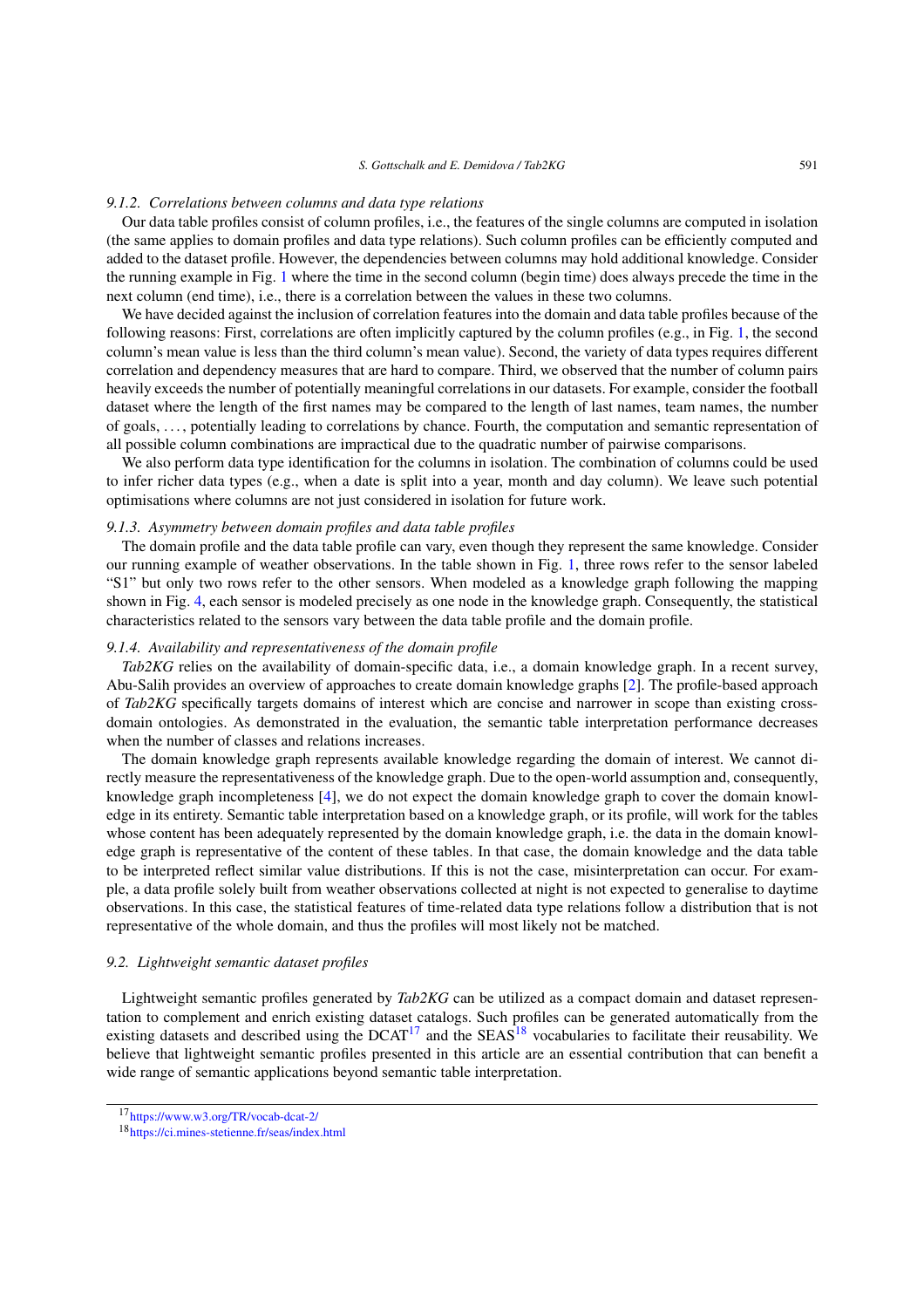Differences in value representations such as value formatting and data types, the representativeness of the domain profile, as well as the dataset characteristics (number of columns in the data table as well as the number of classes and relations in the domain ontology) are the decisive factors to perform semantic table interpretation without instance-lookup and with lightweight profiles.

The profiles of *Tab2KG* are extensible. For example, header values, language-specific information or value embeddings can be used as a source of additional profile features in future work.

# <span id="page-21-0"></span>**10. Related work**

This section provides an overview of related approaches in the areas of dataset profiling and semantic table interpretation.

Given the growth of data available on the Web and in industrial data lakes, there is a high demand for dataset profiling, e.g., for creating data catalogs [\[36](#page-26-12)]. The profile features typically belong to several categories, including statistical observations at the instance and schema level [\[1](#page-24-9),[15\]](#page-25-5). Such features are not restricted to the initially defined schemas. For example, Neumaier et al. demonstrate how user interaction and search functionalities profit from the inclusion of spatio-temporal features into a dataset profile [\[35](#page-26-13)]. For tabular data, other approaches for dataset profile enrichment include the generation of table titles [\[18](#page-25-15)] and schema labels [\[10](#page-24-10)]. The inferred relation-specific rules and observations can further verify the data quality and become part of dataset profiles [[45](#page-26-14)[,46](#page-26-15)].

Recently, approaches to annotate tabular data with concepts from a knowledge base to predict column types gained increased attention. In the following, we introduce approaches for semantic table interpretation and the methods they use.

*Instance-level lookup* Most semantic table interpretation tools require access to a target knowledge graph, as they link data table cells to its resources [\[42](#page-26-1)]. Such approaches on the instance-level have recently been driven by the SemTab Challenge [\[26](#page-25-12),[27](#page-25-16)], which explicitly postulates a cell-entity annotation (CEA) task, where labels in data table cells are linked to entities in a target knowledge graph. The subsequent steps of column-type annotation (CTA) and columns-property annotation typically build upon the CEA results.

Several approaches are based on entity lookup (ColNet [\[8](#page-24-1)], MantisTable [[11\]](#page-24-2), LinkingPark [\[9](#page-24-6)], DAGOBAH [[7](#page-24-11)[,24](#page-25-17)], MTab [[37\]](#page-26-3), T2KMatch [\[43](#page-26-7)], CSV2KG [\[47](#page-26-16)], TableMiner+ [\[52](#page-26-8)], and the work by Zhang et al. [[51\]](#page-26-11)), with different (combined) query strategies, including URL matching [\[47](#page-26-16)], (partial) string lookup [\[9](#page-24-6),[11](#page-24-2)[,24](#page-25-17)], string similarity [[24](#page-25-17)[,37](#page-26-3),[43](#page-26-7)[,51](#page-26-11)], spelling correction [\[9](#page-24-6)] or the use of named entity linking tools [[11\]](#page-24-2). After linking data table cells to resources in the knowledge graphs, the CTA is typically decided through voting or counting [\[8](#page-24-1),[9,](#page-24-6)[37](#page-26-3)], ranking [[11](#page-24-2)[,47](#page-26-16),[52\]](#page-26-8) or clustering [[24\]](#page-25-17). ColNet and TableMiner+ apply learning strategies to reduce the number of lookup tasks required for detecting the class of the entities represented by a column. MantisTable and CSV2KG utilize concept graphs in their ranking to identify the most-specific sub classes. Also, identifying properties represented by the data tables typically relies on the CEA and additional knowledge graph lookups. For example, MTab does pairwise queries between entities identified in different columns to identify potential entity relations. To identify literal relations, MTab and TableMiner+ row-by-row compute data-type specific similarities between the literals in the target knowledge graph and the cell values. CSV2KG also involves the target ontology in this step. Sherlock [[23\]](#page-25-8) is a system that performs CTA and does not rely on CEA. However, it extracts column features for training a neural network, which is solely trained on DBpedia and explicitly predicts one of the selected DBpedia classes.

The reliance on entity linking with the target knowledge graph makes these approaches unsuitable in settings where data tables only contain previously unseen data, which is a common issue [[44\]](#page-26-4). Even if the data instances in the data table are not entirely unknown, these approaches do not perform well when the number of matching entities drops [\[8](#page-24-1)]. Another thing these approaches have in common is the reliance on a large underlying knowledge base such as DBpedia and stable lookup services. In contrast, *Tab2KG* does not require access to the target knowledge graph after the domain profile has been created.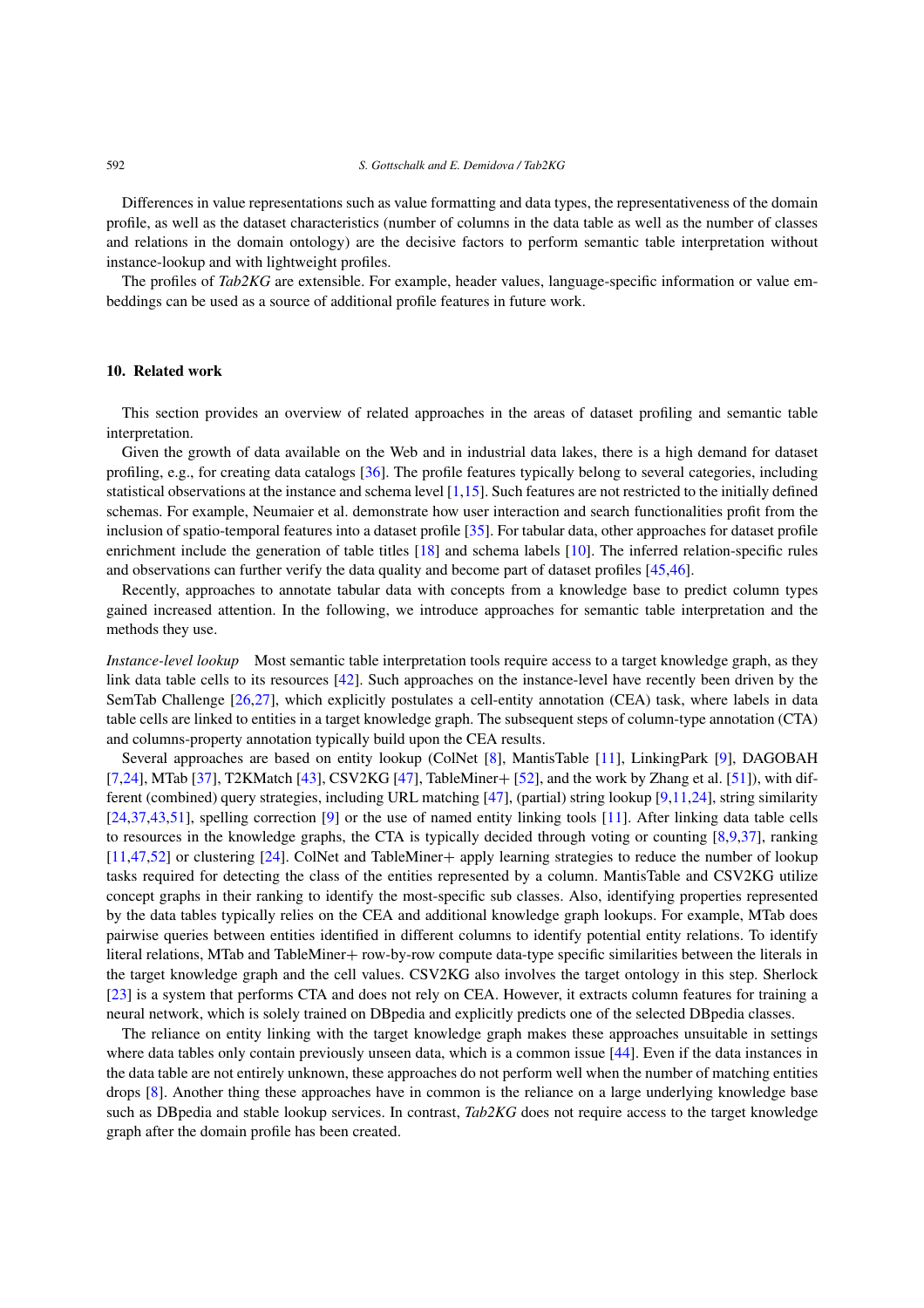*Subject column detection* Several approaches [\[11,](#page-24-2)[52](#page-26-8)] for semantic table interpretation assume the existence of a subject column, i.e., the main column of the data table where every other column is directly connected to. The subject column detection is typically identified through a set of statistic features. Approaches relying on a subject column do not consider the involvement of any classes which are not directly represented in the data table (for example, consider Fig. [1,](#page-2-2) but without the first column). *Tab2KG* utilizes a graph-based approach where such class relations can be found.

*Column titles* Some data tables come with column titles, which may indicate respective classes or properties. Efthymiou et al. [\[14](#page-25-13)] propose a method based on ontology matching, where one column title defines the class label, and other column titles represent property labels. Domain-independent Semantic Labeler [\[39\]](#page-26-5), DAGOBAH [[24\]](#page-25-17) and TableMiner+ [[52\]](#page-26-8) exploit column titles as one of their features. *Tab2KG* does not require any column titles. This way, we ensure the generalizability for data tables without headers and language-independence.

*Data type restrictions* Data tables contain data of various types, and thus there are approaches specific to some of them. For example, EmbNum+ [\[38](#page-26-17)] transforms data table columns with numeric values into embedding vectors. Alobaid et al. demonstrate that using more fine-grained numeric data types increases semantic table interpretation performance for numeric column values [[3\]](#page-24-4). For the interpretation of cross-lingual textual values, Luo et al. propose using several translation tools [[33\]](#page-25-18). *Tab2KG* aims at the interpretation of data tables as a whole without restricting to particular data types or languages and thus establishes profiles that do not depend on particular data types or languages.

*User feedback* Instead of relying on fully-automated approaches for semantic table interpretation, which may be error-prone due to the challenges involved in this task, manual or semi-automated approaches rely on user feedback. Karma [[29\]](#page-25-19), Odalic [\[28](#page-25-20)], and ASIA [[12\]](#page-24-12) are interactive tools that let users decide on the correctness of suggested table annotations and thus achieve high precision, but demand both time and expertise from the user. *Tab2KG* is a fully-automated approach for semantic table interpretation that does not require user interventions.

*Domain-independent semantic table interpretation* Domain-independent approaches are not restricted to specific target knowledge graphs. Instead, they learn domain-independent similarity features to generate the mapping. The SemanticTyper [\[41](#page-26-10)] scores similarity between columns and data type relations based on handcrafted features for numeric and textual values. Based on similar features, the Domain-independent Semantic Labeler [\[39](#page-26-5)] adopts machine learning and handcrafted features to predict the similarity between a column and a class in the domain knowledge graph. Taheriyan et al. [\[49](#page-26-18)] generate a ranked list of potential column mappings learned from a sample of the domain ontology, which is then presented to the user. While both approaches are flexible concerning the target domain, *Tab2KG* aims to use only features present in the dataset profiles.

# <span id="page-22-0"></span>**11. Conclusion**

This article presented *Tab2KG* – an approach for semantic table interpretation based on lightweight semantic profiles. *Tab2KG* relies on domain profiles that enrich the relations in a domain ontology and serve as a semantic domain representation. *Tab2KG* matches these profiles with the tabular data profiles using one-shot learning approach. Our evaluation on five real-world datasets shows that our approach outperforms the baselines for semantic table interpretation. In future work, we plan to consider integrating user feedback into the *Tab2KG* pipeline to support an extension of the domain ontology in cases where tabular data contains previously unseen relations.

# **Acknowledgements**

This work is partially funded by the DFG, German Research Foundation ("WorldKG", 424985896), the Federal Ministry of Education and Research (BMBF), Germany ("Simple-ML", 01IS18054) and the European Commission (EU H2020, "smashHit", 871477).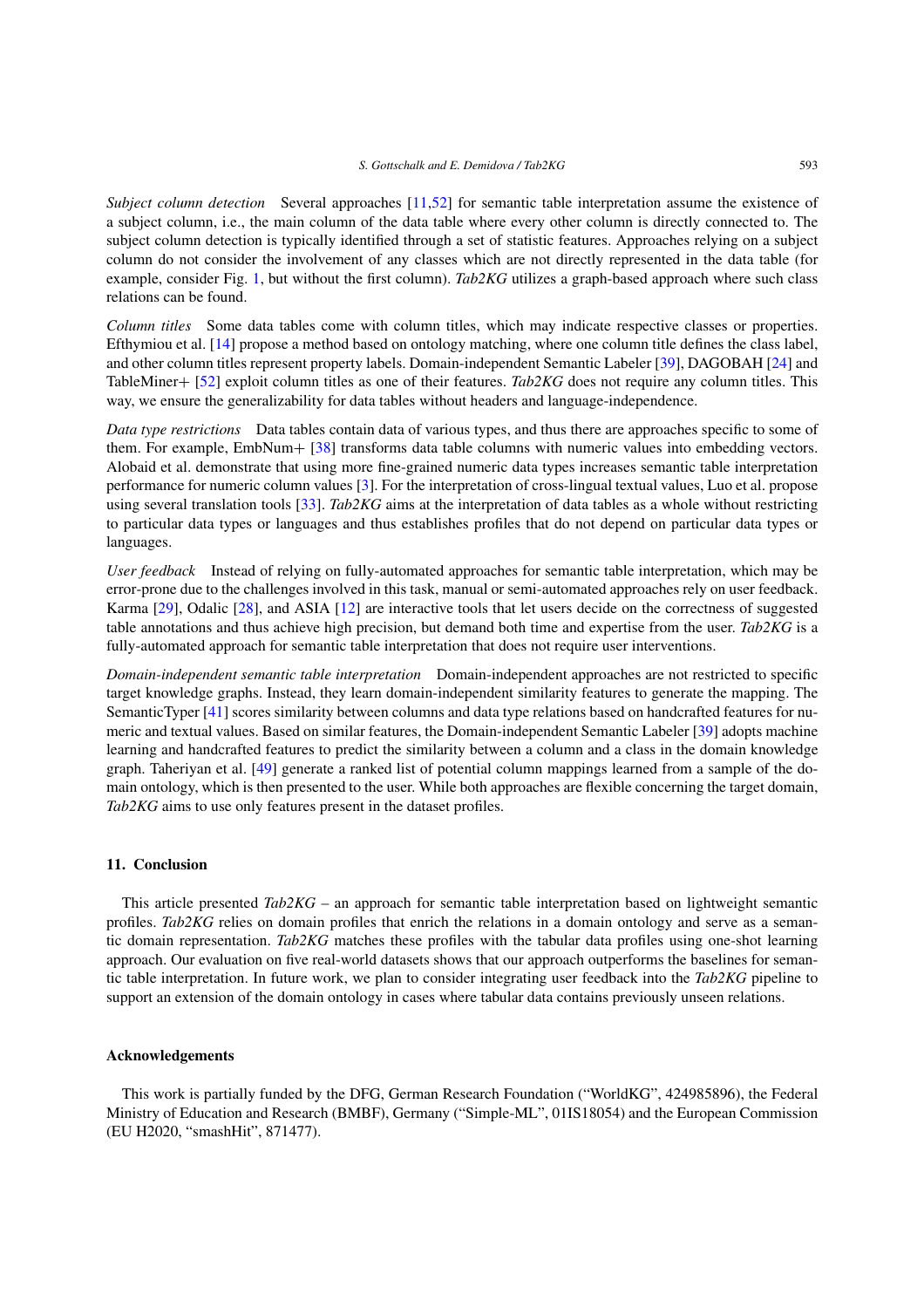# **Appendix. Running example: RML definitions**

```
@prefix rr: <http://www.w3.org/ns/r2rml#>.
@prefix rml: <http://semweb.mmlab.be/ns/rml#>.
@prefix ex: <http://example.com/resource/>.
@prefix csvw: <http://www.w3.org/ns/csvw#>.
ex:File a rml:source ;
rml:source ex:FileSource ;
rml:referenceFormulation <http://semweb.mmlab.be/ns/ql#CSV> .
ex:FileSource a csvw:Table;
csvw:url "sky_sensors.tsv" ;
csvw:dialect [
 a csvw:Dialect;
  csvw:delimiter "->";
] .
ex:Mapping0 a rr:TriplesMap ;
rml:logicalSource ex:File ;
rr:subjectMap [
 rr:class sosa:Sensor ;
 rr:template "https://www.w3.org/TR/vocab-ssn/Sensor{col3}" ;
];
rr:predicateObjectMap [
 rr:predicate rdfs:label ;
 rr:objectMap [
  rml:reference "col3";
 ]
] ;
rr:predicateObjectMap [
 rr:predicate sosa:madeObservation ;
 rr:objectMap [
  rr:template "https://www.w3.org/TR/vocab-ssn/Observation{rowNumber}";
 ]
] .
ex:Mapping1 a rr:TriplesMap ;
rml:logicalSource ex:File ;
rr:subjectMap [
 rr:class sosa:Observation ;
 rr:template "https://www.w3.org/TR/vocab-ssn/Observation{rowNumber}" ;
] .
```
<span id="page-23-0"></span>Listing [1](#page-2-2). A working example of an RML file transforming the data table given in Fig. 1 ("sky\_sensors.tsv") into the data graph indicated in Fig. [4](#page-3-2). To perform the transformation, the table needs to be pre-processed: the column titles "col0",..., "col3" were added, and a "rowNumber" column. For brevity, we skip the mapping of the second and third column to  $\tt time:interval$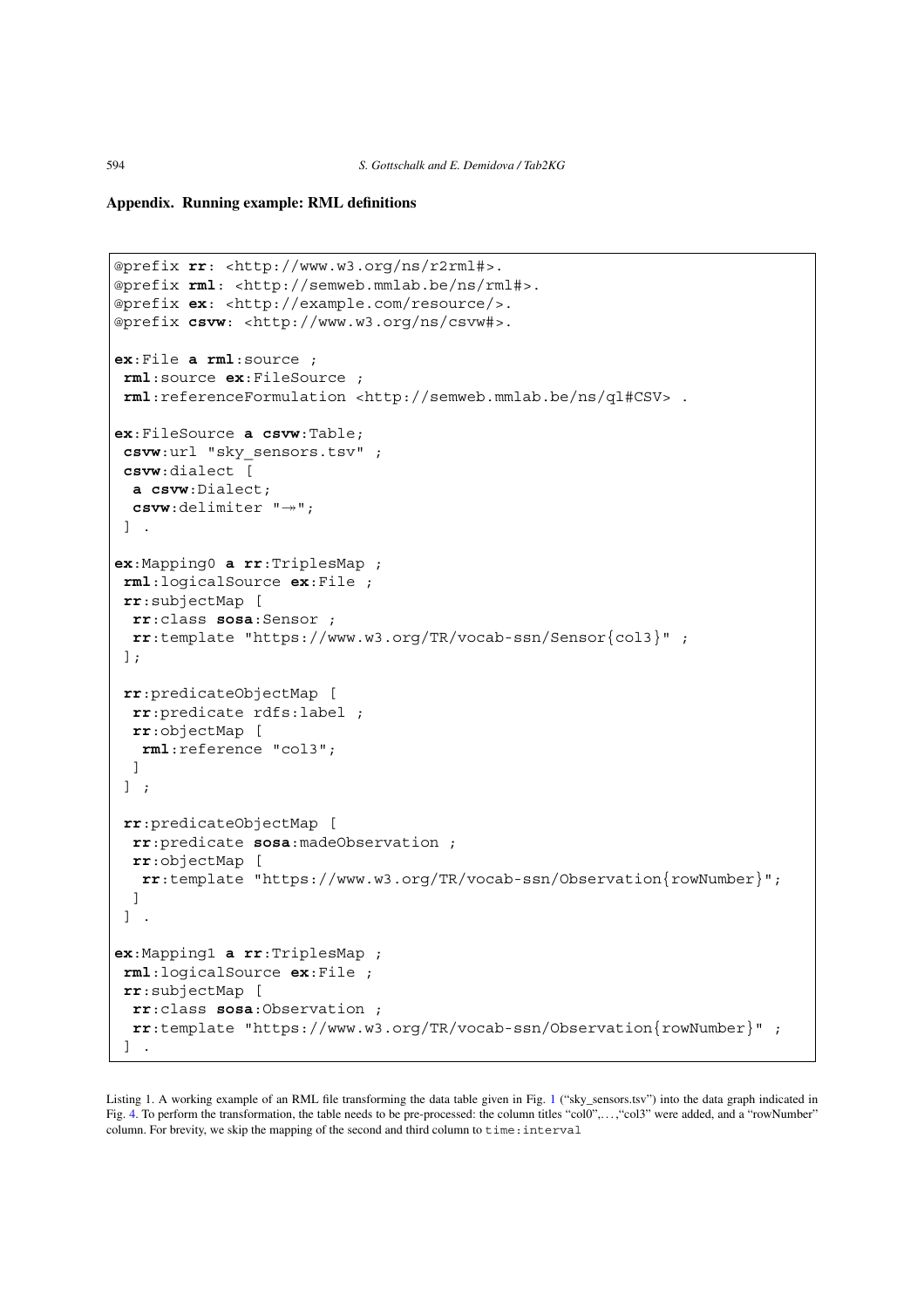```
<https://www.w3.org/TR/vocab-ssn/Observation0>
 a <http://www.w3.org/ns/sosa/Observation> .
<https://www.w3.org/TR/vocab-ssn/Observation1>
  a <http://www.w3.org/ns/sosa/Observation> .
<https://www.w3.org/TR/vocab-ssn/Observation2>
 a <http://www.w3.org/ns/sosa/Observation> .
<https://www.w3.org/TR/vocab-ssn/SensorS2>
 a <http://www.w3.org/ns/sosa/Sensor>;
  <http://www.w3.org/2000/01/rdf-schema#label> "S2";
  <http://www.w3.org/ns/sosa/madeObservation>
    <https://www.w3.org/TR/vocab-ssn/Observation0> .
<https://www.w3.org/TR/vocab-ssn/SensorS3>
 a <http://www.w3.org/ns/sosa/Sensor>;
  <http://www.w3.org/2000/01/rdf-schema#label> "S3";
  <http://www.w3.org/ns/sosa/madeObservation>
      <https://www.w3.org/TR/vocab-ssn/Observation1>,
      <https://www.w3.org/TR/vocab-ssn/Observation2> .
```
<span id="page-24-5"></span>Listing 2. The turtle file resulting from running the RML file in Listing [1](#page-23-0) to transform the table given in Fig. [1](#page-2-2) into a data graph. For brevity, we only consider the first three lines of the data table

# **References**

- <span id="page-24-9"></span>[1] Z. Abedjan, L. Golab and F. Naumann, Profiling relational data: A survey, *VLDB J.* **24**(4) (2015), 557–581. doi[:10.1007/s00778-015-](https://doi.org/10.1007/s00778-015-0389-y) [0389-y](https://doi.org/10.1007/s00778-015-0389-y).
- <span id="page-24-7"></span>[2] B. Abu-Salih, Domain-specific knowledge graphs: A survey, *Journal of Network and Computer Applications* **185** (2021), 103076, [https://](https://www.sciencedirect.com/science/article/pii/S1084804521000990) [www.sciencedirect.com/science/article/pii/S1084804521000990.](https://www.sciencedirect.com/science/article/pii/S1084804521000990) doi[:10.1016/j.jnca.2021.103076](https://doi.org/10.1016/j.jnca.2021.103076).
- <span id="page-24-4"></span>[3] A. Alobaid, E. Kacprzak and Ó. Corcho, Typology-based semantic labeling of numeric tabular data, *Semantic Web* **12**(1) (2021), 5–20. doi[:10.3233/SW-200397](https://doi.org/10.3233/SW-200397).
- <span id="page-24-8"></span>[4] H. Arnaout, S. Razniewski, G. Weikum and J.Z. Pan, Negative knowledge for open-world Wikidata, in: *Companion of the Web Conference 2021, Virtual Event*, Ljubljana, Slovenia, April 19–23, 2021, 2021, pp. 544–551. doi:[10.1145/3442442.3452339.](https://doi.org/10.1145/3442442.3452339)
- <span id="page-24-3"></span>[5] S. Auer, C. Bizer, G. Kobilarov, J. Lehmann, R. Cyganiak and Z.G. Ives, DBpedia: A nucleus for a web of open data, in: *The Semantic Web, 6th International Semantic Web Conference, 2nd Asian Semantic Web Conference, ISWC 2007* + *ASWC 2007*, Busan, Korea, November 11–15, 2007, Lecture Notes in Computer Science, Vol. 4825, Springer, 2007, pp. 722–735. doi[:10.1007/978-3-540-76298-0\\_52.](https://doi.org/10.1007/978-3-540-76298-0_52)
- <span id="page-24-0"></span>[6] M.J. Cafarella, A.Y. Halevy, H. Lee, J. Madhavan, C. Yu, D.Z. Wang and E. Wu, Ten years of WebTables, *Proc. VLDB Endow.* **11**(12) (2018), 2140–2149. doi[:10.14778/3229863.3240492.](https://doi.org/10.14778/3229863.3240492)
- <span id="page-24-11"></span>[7] Y. Chabot, T. Labbé, J. Liu and R. Troncy, DAGOBAH: An end-to-end context-free tabular data semantic, *Annotation System* **2553** (2019), 41–48, <http://ceur-ws.org/Vol-2553/paper6.pdf>.
- <span id="page-24-1"></span>[8] J. Chen, E. Jiménez-Ruiz, I. Horrocks and C. Sutton, ColNet: Embedding the semantics of web tables for column type prediction, in: *Proceedings of the Thirty-Third Conference on Artificial Intelligence, AAAI 2019*, AAAI Press, 2019, pp. 29–36. doi:[10.1609/aaai.v33i01.](https://doi.org/10.1609/aaai.v33i01.330129) [330129.](https://doi.org/10.1609/aaai.v33i01.330129)
- <span id="page-24-6"></span>[9] S. Chen, A. Karaoglu, C. Negreanu, T. Ma, J. Yao, J. Williams, A. Gordon and C. Lin, LinkingPark: An integrated approach for semantic table, *Interpretation* **2775** (2020), 65–74, <http://ceur-ws.org/Vol-2775/paper7.pdf>.
- <span id="page-24-10"></span>[10] Z. Chen, H. Jia, J. Heflin and B.D. Davison, Generating schema labels through dataset content analysis, in: *Companion of the Web Conference 2018 on the Web Conference 2018, WWW 2018*, Lyon, France, April 23–27, 2018, ACM, 2018, pp. 1515–1522. doi:[10.1145/3184558.](https://doi.org/10.1145/3184558.3191601) [3191601.](https://doi.org/10.1145/3184558.3191601)
- <span id="page-24-2"></span>[11] M. Cremaschi, F.D. Paoli, A. Rula and B. Spahiu, A fully automated approach to a complete semantic table interpretation, *Future Gener. Comput. Syst.* **112** (2020), 478–500. doi[:10.1016/j.future.2020.05.019](https://doi.org/10.1016/j.future.2020.05.019).
- <span id="page-24-12"></span>[12] V. Cutrona, M. Ciavotta, F.D. Paoli and M. Palmonari, Asia: A tool for assisted semantic interpretation and annotation of tabular, *Data* **2456** (2019), 209–212, [http://ceur-ws.org/Vol-2456/paper54.pdf.](http://ceur-ws.org/Vol-2456/paper54.pdf)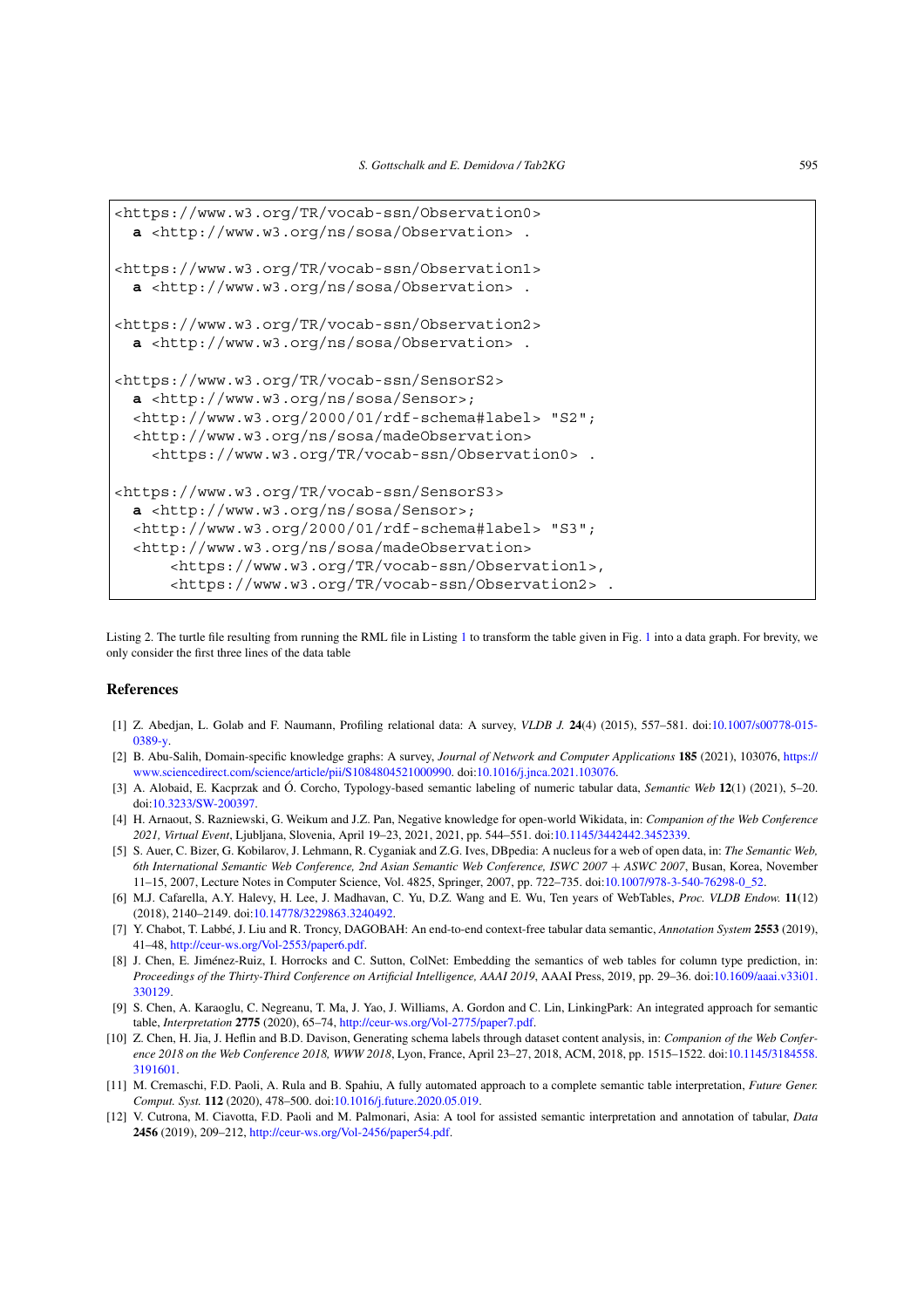- <span id="page-25-9"></span>[13] A. Dimou, M.V. Sande, P. Colpaert, R. Verborgh, E. Mannens and R.V. de Walle, RML: A generic language for integrated RDF mappings of heterogeneous data, in: *Proceedings of the Workshop on Linked Data on the Web Co-Located with the 23rd International World Wide Web Conference (WWW 2014)*, Seoul, Korea, April 8, 2014, CEUR Workshop Proceedings, Vol. 1184, CEUR-WS.org, 2014. [http://ceur](http://ceur-ws.org/Vol-1184/ldow2014_paper_01.pdf)[ws.org/Vol-1184/ldow2014\\_paper\\_01.pdf.](http://ceur-ws.org/Vol-1184/ldow2014_paper_01.pdf)
- <span id="page-25-13"></span>[14] V. Efthymiou, O. Hassanzadeh, M. Rodriguez-Muro and V. Christophides, Matching web tables with knowledge base entities: From entity lookups to entity embeddings, in: *Proceedings, Part I, The Semantic Web – ISWC 2017–16th International Semantic Web Conference*, Vienna, Austria, October 21–25, 2017, Lecture Notes in Computer Science, Vol. 10587, Springer, 2017, pp. 260–277. doi[:10.1007/978-3-](https://doi.org/10.1007/978-3-319-68288-4_16) [319-68288-4\\_16.](https://doi.org/10.1007/978-3-319-68288-4_16)
- <span id="page-25-5"></span>[15] M.B. Ellefi, Z. Bellahsene, J.G. Breslin, E. Demidova, S. Dietze, J. Szymanski and K. Todorov, RDF dataset profiling – a survey of features, methods, vocabularies and applications, *Semantic Web* **9**(5) (2018), 677–705. doi[:10.3233/SW-180294](https://doi.org/10.3233/SW-180294).
- <span id="page-25-1"></span>[16] M. Garda, A semantics-enabled approach for data lake exploration services, in: *2019 IEEE World Congress on Services, SERVICES 2019*, Milan, Italy, July 8–13, 2019, IEEE, 2019, pp. 327–330. doi[:10.1109/SERVICES.2019.00091](https://doi.org/10.1109/SERVICES.2019.00091).
- <span id="page-25-0"></span>[17] S. Gottschalk, N. Tempelmeier, G. Kniesel, V. Iosifidis, B. Fetahu and E. Demidova, Simple-ML: Towards a framework for semantic data analytics workflows, in: *Semantic Systems. The Power of AI and Knowledge Graphs – 15th International Conference, SEMANTiCS 2019*, Karlsruhe, Germany, September 9–12, 2019, Proceedings, Lecture Notes in Computer Science, Vol. 11702, Springer, 2019, pp. 359–366. doi[:10.1007/978-3-030-33220-4\\_26](https://doi.org/10.1007/978-3-030-33220-4_26).
- <span id="page-25-15"></span>[18] B. Hancock, H. Lee and C. Yu, Generating titles for web tables, in: *Proceedings of the World Wide Web Conference, TheWebConf 2019*, San Francisco, CA, USA, May 13–17, 2019, ACM, 2019, pp. 638–647. doi[:10.1145/3308558.3313399.](https://doi.org/10.1145/3308558.3313399)
- <span id="page-25-2"></span>[19] C. Hartenfels, M. Leinberger, R. Lämmel and S. Staab, Type-safe programming with OWL in Semantics4J, in: *Proceedings of the ISWC 2017 Posters & Demonstrations and Industry Tracks Co-Located with 16th International Semantic Web Conference (ISWC 2017)*, Vienna, Austria, October 23rd–25th, 2017, CEUR Workshop Proceedings, Vol. 1963, CEUR-WS.org, 2017, [http://ceur-ws.org/Vol-1963/paper549.](http://ceur-ws.org/Vol-1963/paper549.pdf) [pdf](http://ceur-ws.org/Vol-1963/paper549.pdf).
- <span id="page-25-6"></span>[20] A. Harth, K. Hose, M. Karnstedt, A. Polleres, K. Sattler and J. Umbrich, Data summaries for on-demand queries over linked data, in: *Proceedings of the 19th International Conference on World Wide Web, WWW 2010*, ACM, Raleigh, North Carolina, USA, April 26–30, 2010, 2010, pp. 411–420. doi:[10.1145/1772690.1772733.](https://doi.org/10.1145/1772690.1772733)
- <span id="page-25-11"></span>[21] A. Heise, J. Quiané-Ruiz, Z. Abedjan, A. Jentzsch and F. Naumann, Scalable discovery of unique column combinations, *Proc. VLDB Endow.* **7**(4) (2013), 301–312, <http://www.vldb.org/pvldb/vol7/p301-heise.pdf>. doi[:10.14778/2732240.2732248](https://doi.org/10.14778/2732240.2732248).
- <span id="page-25-14"></span>[22] S. Hsiao, D. Kao, Z. Liu and R. Tso, Malware image classification using one-shot learning with, *Siamese Networks* **159** (2019), 1863–1871. doi[:10.1016/j.procs.2019.09.358](https://doi.org/10.1016/j.procs.2019.09.358).
- <span id="page-25-8"></span>[23] M. Hulsebos, K.Z. Hu, M.A. Bakker, E. Zgraggen, A. Satyanarayan, T. Kraska, Ç. Demiralp and C.A. Hidalgo, Sherlock: A deep learning approach to semantic data type detection, in: *Proceedings of the 25th ACM SIGKDD International Conference on Knowledge Discovery & Data Mining, KDD 2019*, Anchorage, AK, USA, August 4–8, 2019, ACM, 2019, pp. 1500–1508. doi[:10.1145/3292500.3330993](https://doi.org/10.1145/3292500.3330993).
- <span id="page-25-17"></span>[24] V. Huynh, J. Liu, Y. Chabot, T. Labbé, P. Monnin and R. Troncy, DAGOBAH: Enhanced scoring algorithms for scalable annotations of tabular, *Data* **2775** (2020), 27–39, <http://ceur-ws.org/Vol-2775/paper3.pdf>.
- <span id="page-25-10"></span>[25] Information Technology – Database Languages – SQL Multimedia and Application Packages – Part 3: Spatial, Standard, International Organization for Standardization, 2016. [https://www.iso.org/standard/60343.html.](https://www.iso.org/standard/60343.html)
- <span id="page-25-12"></span>[26] E. Jiménez-Ruiz, O. Hassanzadeh, V. Efthymiou, J. Chen and K. Srinivas, in: *SemTab 2019: Resources to Benchmark Tabular Data to Knowledge Graph Matching Systems*, Vol. 12123, 2020, pp. 514–530, https://doi.org/10.1007/978-3-030-49461-2\_30. doi[:10.1007/978-3-](https://doi.org/10.1007/978-3-030-49461-2_30) [030-49461-2\\_30.](https://doi.org/10.1007/978-3-030-49461-2_30)
- <span id="page-25-16"></span>[27] E. Jiménez-Ruiz, O. Hassanzadeh, V. Efthymiou, J. Chen, K. Srinivas and V. Cutrona, in: *Results of SemTab 2020, in: Proceedings of the Semantic Web Challenge on Tabular Data to Knowledge Graph Matching (SemTab 2020) Co-Located with the 19th International Semantic Web Conference (ISWC 2020), Virtual Conference (Originally Planned to Be in Athens, Greece)*, November 5, 2020, CEUR Workshop Proceedings, Vol. 2775, CEUR-WS.org, 2020, pp. 1–8, <http://ceur-ws.org/Vol-2775/paper0.pdf>.
- <span id="page-25-20"></span>[28] T. Knap, Towards odalic, a semantic table interpretation tool in the ADEQUATe project, in: *Proceedings of the 5th International Workshop on Linked Data for Information Extraction Co-Located with the 16th International Semantic Web Conference (ISWC 2017)*, Vienna, Austria, October 22, 2017, CEUR Workshop Proceedings, Vol. 1946, CEUR-WS.org, 2017, pp. 26–37, <http://ceur-ws.org/Vol-1946/paper-04.pdf>.
- <span id="page-25-19"></span>[29] C.A. Knoblock, P.A. Szekely, J.L. Ambite, A. Goel, S. Gupta, K. Lerman, M. Muslea, M. Taheriyan and P. Mallick, Semi-automatically mapping structured sources into the semantic web, in: *The Semantic Web: Research and Applications – 9th Extended Semantic Web Conference, ESWC 2012*, Heraklion, Crete, Greece, May 27–31, 2012, Proceedings, Lecture Notes in Computer Science, Vol. 7295, Springer, 2012, pp. 375–390. doi:[10.1007/978-3-642-30284-8\\_32](https://doi.org/10.1007/978-3-642-30284-8_32).
- <span id="page-25-7"></span>[30] G. Koch, R. Zemel and R. Salakhutdinov, Siamese neural networks for one-shot image recognition, in: *Proceedings of the Deep Learning Workshop, International Conference on Machine Learning'15*, Vol. 2, 2015.
- <span id="page-25-3"></span>[31] F. Lécué, On the role of knowledge graphs in explainable AI, *Semantic Web* **11**(1) (2020), 41–51, https://doi.org/10.3233/SW-190374. doi[:10.3233/SW-190374](https://doi.org/10.3233/SW-190374).
- <span id="page-25-4"></span>[32] J. Lehmann, G. Sejdiu, L. Bühmann, P. Westphal, C. Stadler, I. Ermilov, S. Bin, N. Chakraborty, M. Saleem, A.N. Ngomo and H. Jabeen, Distributed semantic analytics using the SANSA stack, in: *Proceedings, Part II, The Semantic Web – ISWC 2017–16th International Semantic Web Conference*, Vienna, Austria, October 21–25, 2017, Lecture Notes in Computer Science, Vol. 10588, Springer, 2017, pp. 147–155. doi[:10.1007/978-3-319-68204-4\\_15](https://doi.org/10.1007/978-3-319-68204-4_15).
- <span id="page-25-18"></span>[33] X. Luo, K. Luo, X. Chen and K.Q. Zhu, Cross-lingual entity linking for web tables, in: *Proceedings of the Thirty-Second Conference on Artificial Intelligence (AAAI)*, AAAI Press, 2018, pp. 362–369.